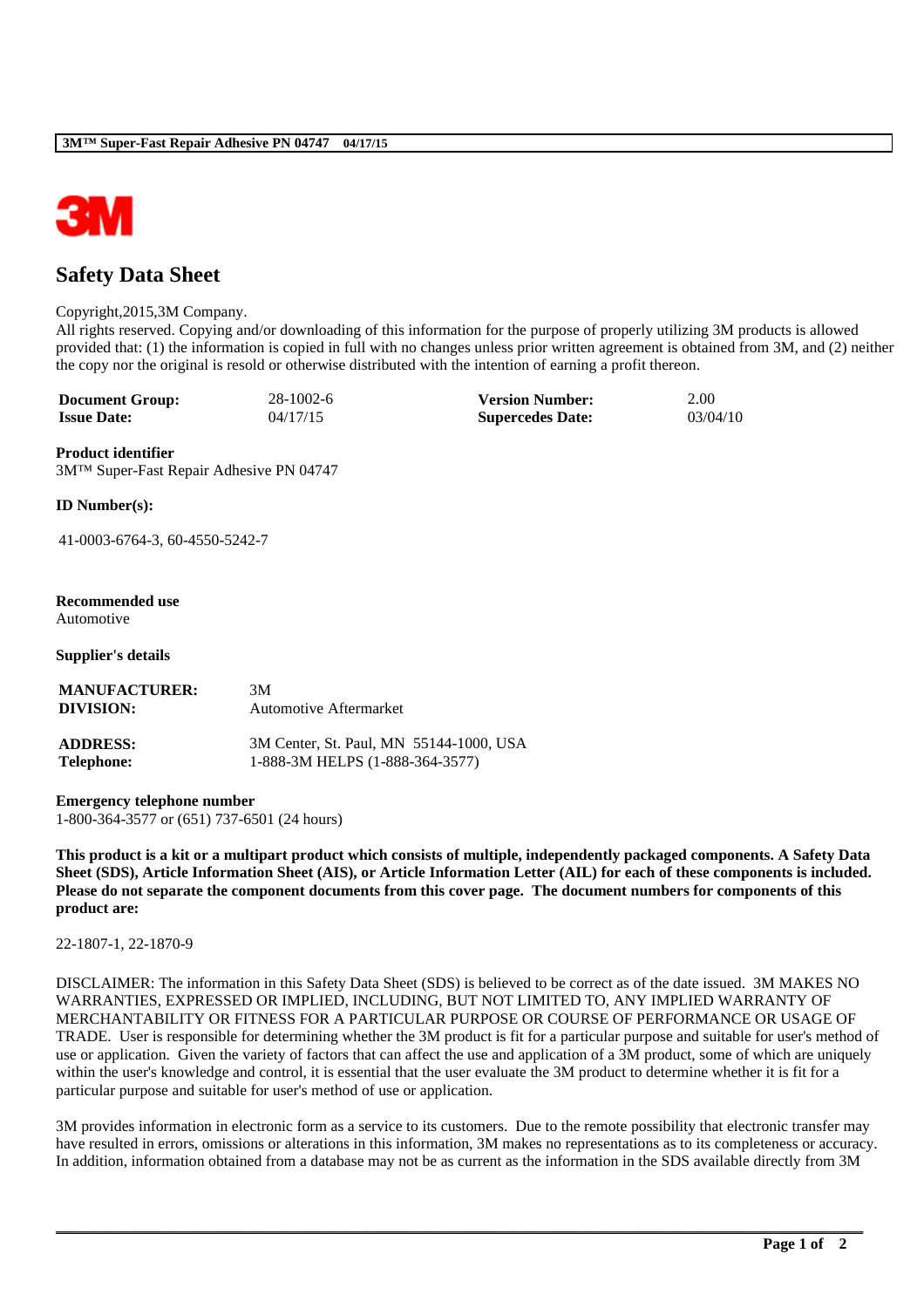**3M™ Super-Fast Repair Adhesive PN 04747 04/17/15**

**3M USA SDSs are available at www.3M.com**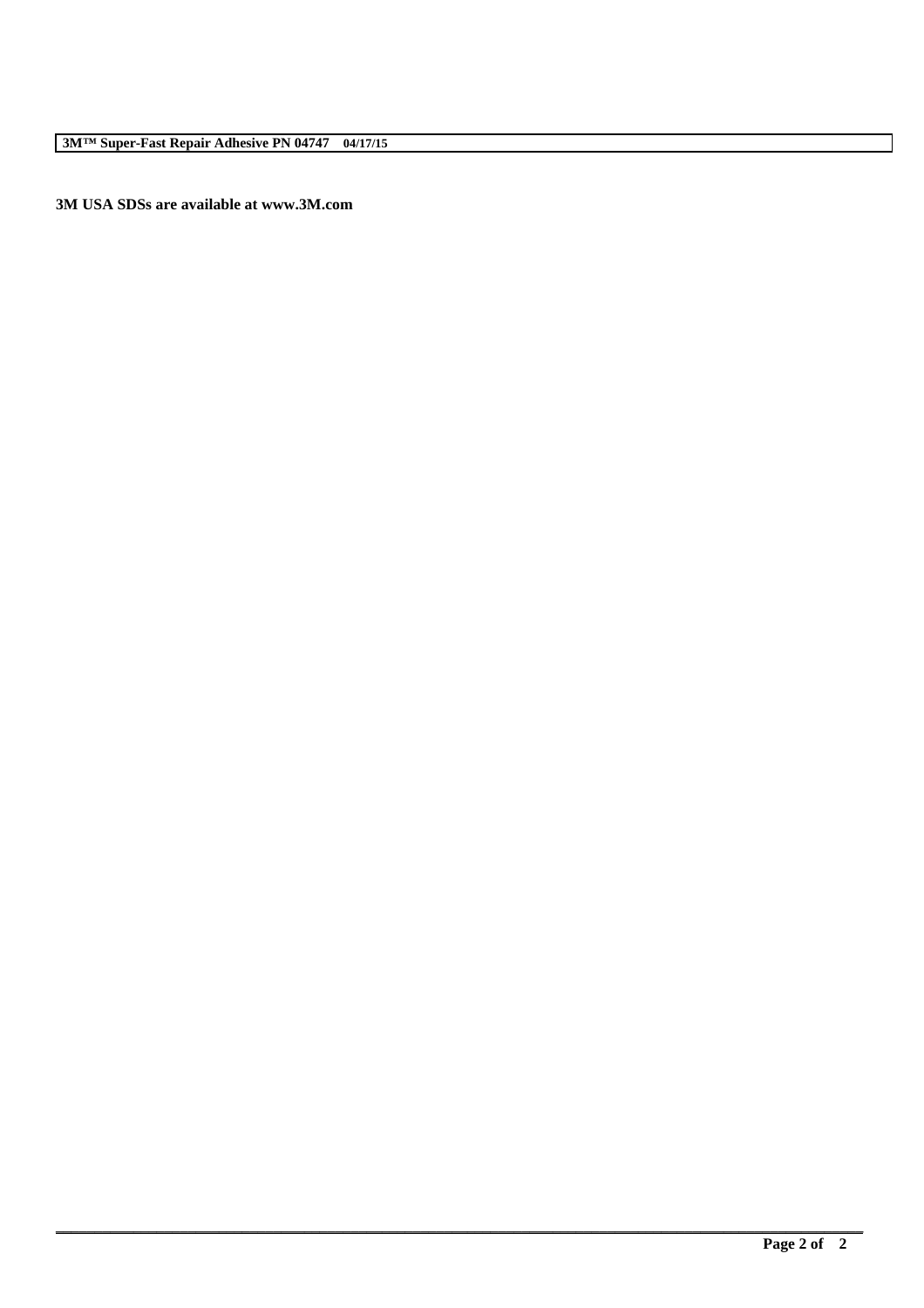

# **Safety Data Sheet**

### Copyright,2014,3M Company.

All rights reserved. Copying and/or downloading of this information for the purpose of properly utilizing 3M products is allowed provided that: (1) the information is copied in full with no changes unless prior written agreement is obtained from 3M, and (2) neither the copy nor the original is resold or otherwise distributed with the intention of earning a profit thereon.

| <b>Document Group:</b> | 22-1807-1 | <b>Version Number:</b>  | 6.00     |
|------------------------|-----------|-------------------------|----------|
| <b>Issue Date:</b>     | 07/28/14  | <b>Supercedes Date:</b> | 07/16/13 |

# **SECTION 1: Identification**

### **1.1. Product identifier**

3M™ Super-Fast Repair Adhesive PN 04747 - Part A

**Product Identification Numbers** LB-K100-0780-5, LA-D100-0021-7

### **1.2. Recommended use and restrictions on use**

### **Recommended use**

Two-part urethane system., Industrial use

| 3M                                      |
|-----------------------------------------|
| <b>Automotive Aftermarket</b>           |
| 3M Center, St. Paul, MN 55144-1000, USA |
| 1-888-3M HELPS (1-888-364-3577)         |
|                                         |

**1.4. Emergency telephone number**

1-800-364-3577 or (651) 737-6501 (24 hours)

# **SECTION 2: Hazard identification**

The label elements below were prepared in accordance with OSHA Hazard Communication Standard, 29 CFR 1910.1200. This information may be different from the actual product label information for labels regulated by other agencies.

\_\_\_\_\_\_\_\_\_\_\_\_\_\_\_\_\_\_\_\_\_\_\_\_\_\_\_\_\_\_\_\_\_\_\_\_\_\_\_\_\_\_\_\_\_\_\_\_\_\_\_\_\_\_\_\_\_\_\_\_\_\_\_\_\_\_\_\_\_\_\_\_\_\_\_\_\_\_\_\_\_\_\_\_\_\_\_\_\_\_

### **2.1. Hazard classification**

Acute Toxicity (inhalation): Category 3. Serious Eye Damage/Irritation: Category 2A. Skin Corrosion/Irritation: Category 2. Respiratory Sensitizer: Category 1. Skin Sensitizer: Category 1. Specific Target Organ Toxicity (respiratory irritation): Category 3. Specific Target Organ Toxicity (repeated exposure): Category 1.

**2.2. Label elements Signal word** Danger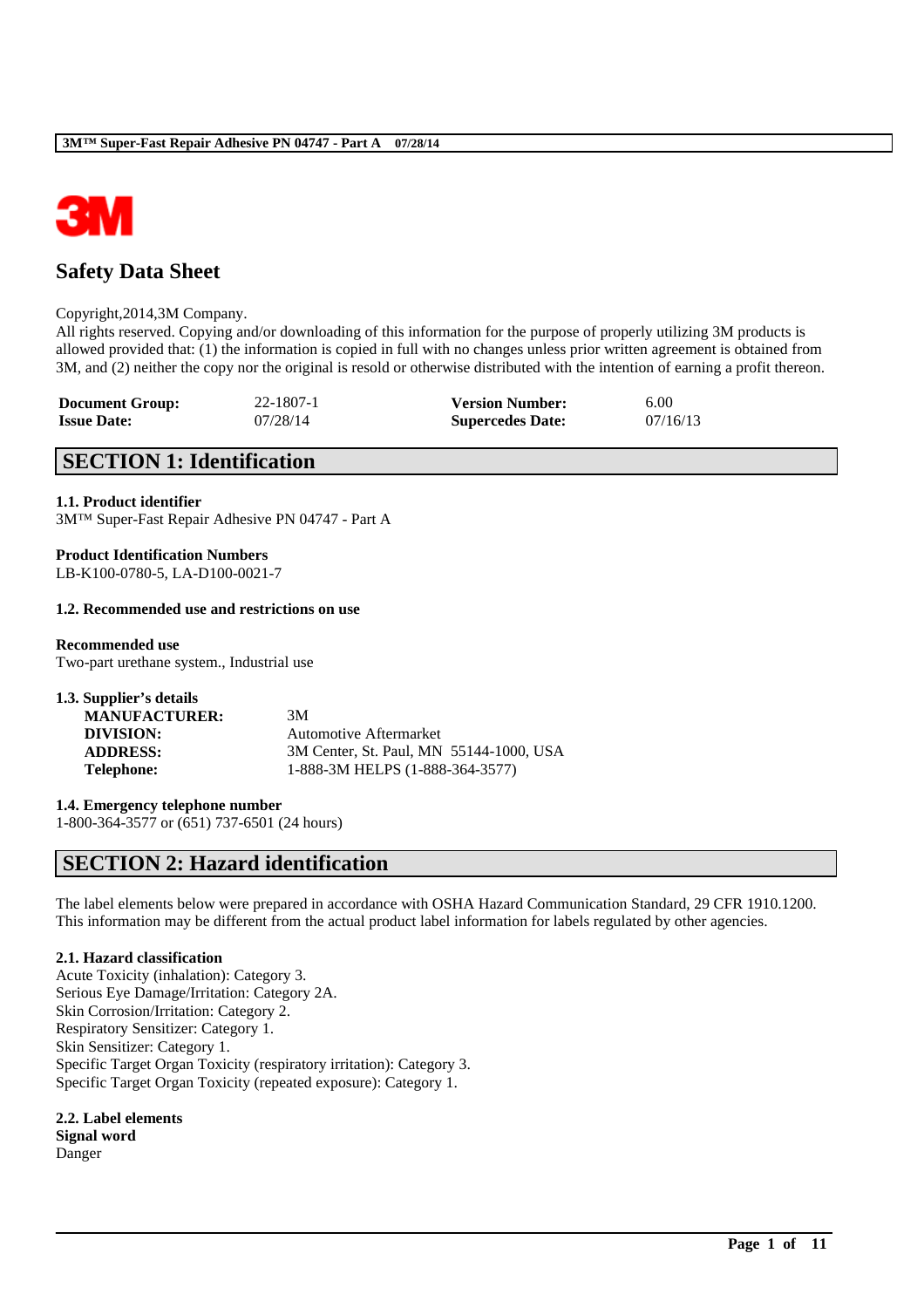### **Symbols**

Skull and crossbones | Exclamation mark | Health Hazard |

### **Pictograms**



**Hazard Statements** Toxic if inhaled. Causes serious eye irritation. Causes skin irritation. May cause allergy or asthma symptoms or breathing difficulties if inhaled. May cause an allergic skin reaction. May cause respiratory irritation.

Causes damage to organs through prolonged or repeated exposure: respiratory system |

### **Precautionary Statements**

**General:**

Keep out of reach of children.

### **Prevention:**

Do not breathe dust/fume/gas/mist/vapors/spray. Use only outdoors or in a well-ventilated area. In case of inadequate ventilation wear respiratory protection. Wear eye/face protection. Wear protective gloves. Do not eat, drink or smoke when using this product. Wash thoroughly after handling. Contaminated work clothing must not be allowed out of the workplace.

### **Response:**

IF INHALED: Remove person to fresh air and keep comfortable for breathing. IF INHALED: If breathing is difficult, remove person to fresh air and keep comfortable for breathing. If experiencing respiratory symptoms: Call a POISON CENTER or doctor/physician. IF IN EYES: Rinse cautiously with water for several minutes. Remove contact lenses, if present and easy to do. Continue rinsing. If eye irritation persists: Get medical advice/attention. IF ON SKIN: Wash with plenty of soap and water. If skin irritation or rash occurs: Get medical advice/attention. Take off contaminated clothing and wash it before reuse. Call a POISON CENTER or doctor/physician. Get medical advice/attention if you feel unwell.

### **Storage:**

Store in a well-ventilated place. Keep container tightly closed. Store locked up.

### **Disposal:**

Dispose of contents/container in accordance with applicable local/regional/national/international regulations.

\_\_\_\_\_\_\_\_\_\_\_\_\_\_\_\_\_\_\_\_\_\_\_\_\_\_\_\_\_\_\_\_\_\_\_\_\_\_\_\_\_\_\_\_\_\_\_\_\_\_\_\_\_\_\_\_\_\_\_\_\_\_\_\_\_\_\_\_\_\_\_\_\_\_\_\_\_\_\_\_\_\_\_\_\_\_\_\_\_\_

### **2.3. Hazards not otherwise classified**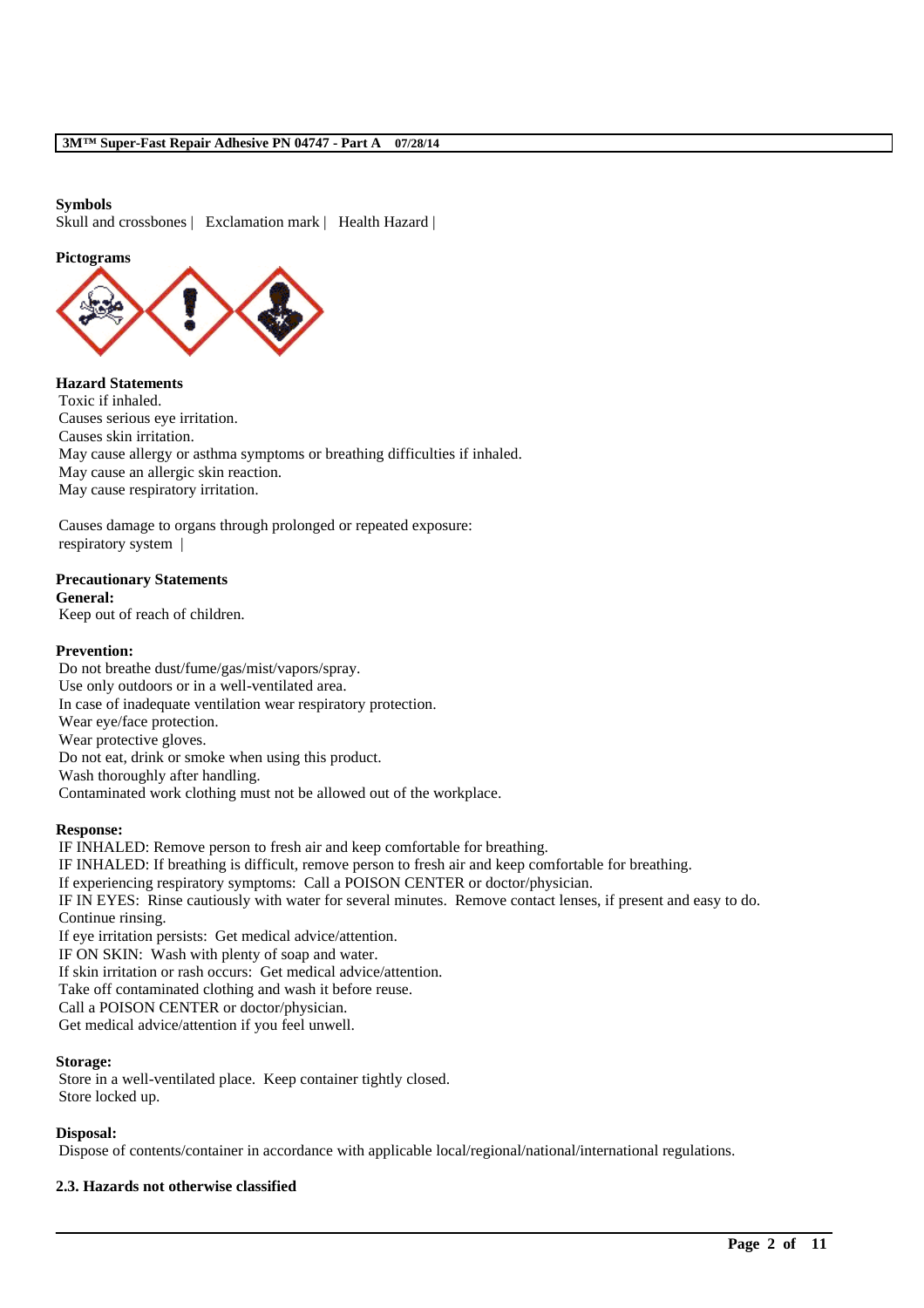Persons previously sensitized to isocyanates may develop a cross-sensitization reaction to other isocyanates.

56% of the mixture consists of ingredients of unknown acute oral toxicity. 56% of the mixture consists of ingredients of unknown acute dermal toxicity. 58% of the mixture consists of ingredients of unknown acute inhalation toxicity.

# **SECTION 3: Composition/information on ingredients**

| Ingredient                                                   | C.A.S. No.     | $\%$ by Wt                 |
|--------------------------------------------------------------|----------------|----------------------------|
| P,P'-Methylenebis(Phenyl Isocyanate)                         | $101 - 68 - 8$ | 30 - 60 Trade Secret $*$   |
| Castor Oil, Polymer With 1,1'-Methylenebis <sup>[4-1</sup> ] | 68424-09-9     | 15 - 40 Trade Secret $*$   |
| [Isocyanatobenzene]                                          |                |                            |
| 4,4'-Diisocyanatodiphenylmethane Polymer                     | 25686-28-6     | 5 - 25 Trade Secret $*$    |
| 3-(Trimethoxysilyl)Propyl Glycidyl Ether                     | 2530-83-8      | 1 - 5 Trade Secret *       |
| Isocyanic Acid, 3-(Triethoxysilyl)Propyl Ester               | 24801-88-5     | $0.1 - 1$ Trade Secret $*$ |

\*The specific chemical identity and/or exact percentage (concentration) of this composition has been withheld as a trade secret.

# **SECTION 4: First aid measures**

### **4.1. Description of first aid measures**

### **Inhalation:**

Remove person to fresh air. Get medical attention.

### **Skin Contact:**

Immediately wash with soap and water. Remove contaminated clothing and wash before reuse. If signs/symptoms develop, get medical attention.

### **Eye Contact:**

Immediately flush with large amounts of water. Remove contact lenses if easy to do. Continue rinsing. Get medical attention.

### **If Swallowed:**

Rinse mouth. If you feel unwell, get medical attention.

### **4.2. Most important symptoms and effects, both acute and delayed**

See Section 11.1. Information on toxicological effects.

# **4.3. Indication of any immediate medical attention and special treatment required**

Not applicable

# **SECTION 5: Fire-fighting measures**

### **5.1. Suitable extinguishing media**

In case of fire: Use a fire fighting agent suitable for ordinary combustible material such as water or foam to extinguish.

\_\_\_\_\_\_\_\_\_\_\_\_\_\_\_\_\_\_\_\_\_\_\_\_\_\_\_\_\_\_\_\_\_\_\_\_\_\_\_\_\_\_\_\_\_\_\_\_\_\_\_\_\_\_\_\_\_\_\_\_\_\_\_\_\_\_\_\_\_\_\_\_\_\_\_\_\_\_\_\_\_\_\_\_\_\_\_\_\_\_

# **5.2. Special hazards arising from the substance or mixture**

None inherent in this product.

### **Hazardous Decomposition or By-Products**

**Substance Condition**

Carbon monoxide During Combustion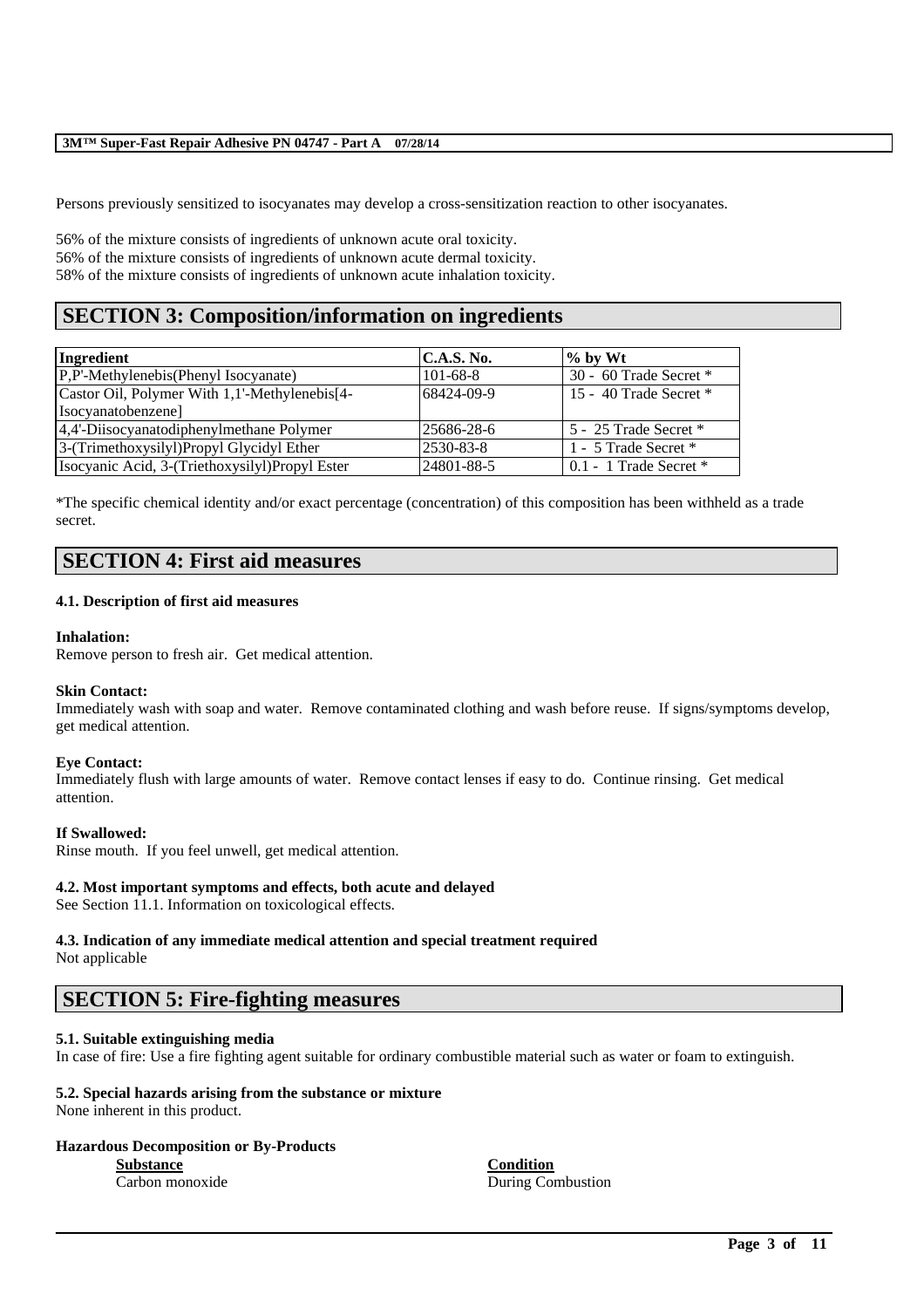| Carbon dioxide                | During Combustion |
|-------------------------------|-------------------|
| Hydrogen Cyanide              | During Combustion |
| Oxides of Nitrogen            | During Combustion |
| Toxic Vapor, Gas, Particulate | During Combustion |

### **5.3. Special protective actions for fire-fighters**

No special protective actions for fire-fighters are anticipated.

# **SECTION 6: Accidental release measures**

### **6.1. Personal precautions, protective equipment and emergency procedures**

Evacuate area. Ventilate the area with fresh air. For large spill, or spills in confined spaces, provide mechanical ventilation to disperse or exhaust vapors, in accordance with good industrial hygiene practice. Warning! A motor could be an ignition source and could cause flammable gases or vapors in the spill area to burn or explode.

### **6.2. Environmental precautions**

Avoid release to the environment. For larger spills, cover drains and build dikes to prevent entry into sewer systems or bodies of water.

### **6.3. Methods and material for containment and cleaning up**

Contain spill. Pour isocyanate decontaminant solution (90% water, 8% concentrated ammonia, 2% detergent) on spill and allow to react for 10 minutes. Or pour water on spill and allow to react for more than 30 minutes. Cover with absorbent material. Working from around the edges of the spill inward, cover with bentonite, vermiculite, or commercially available inorganic absorbent material. Mix in sufficient absorbent until it appears dry. Remember, adding an absorbent material does not remove a physical, health, or environmental hazard. Collect as much of the spilled material as possible. Place in a container approved for transportation by appropriate authorities, but do not seal the container for 48 hours to avoid pressure build-up. Clean up residue with an appropriate solvent selected by a qualified and authorized person. Ventilate the area with fresh air. Read and follow safety precautions on the solvent label and SDS. Dispose of collected material as soon as possible.

# **SECTION 7: Handling and storage**

### **7.1. Precautions for safe handling**

Do not use in a confined area with minimal air exchange. Keep out of reach of children. Do not breathe dust/fume/gas/mist/vapors/spray. Do not get in eyes, on skin, or on clothing. Do not eat, drink or smoke when using this product. Wash thoroughly after handling. Contaminated work clothing should not be allowed out of the workplace. Wash contaminated clothing before reuse.

### **7.2. Conditions for safe storage including any incompatibilities**

Store in a well-ventilated place. Keep container tightly closed to prevent contamination with water or air. If contamination is suspected, do not reseal container. Store away from acids. Store away from strong bases.

# **SECTION 8: Exposure controls/personal protection**

### **8.1. Control parameters**

### **Occupational exposure limits**

| Ingredient                   | <b>C.A.S. No.</b> | Agency       | Limit type               | <b>Additional Comments</b> |
|------------------------------|-------------------|--------------|--------------------------|----------------------------|
| <b>FREE ISOCYANATES</b>      | $101 - 68 - 8$    | Manufacturer | TWA:0.005 ppm;STEL:0.02  |                            |
|                              |                   | determined   | ppm                      |                            |
| $ P.P'-M$ ethylenebis(Phenyl | $101 - 68 - 8$    | <b>ACGIH</b> | TWA:0.005 ppm            |                            |
| Isocyanate)                  |                   |              |                          |                            |
| $P.P'$ -Methylenebis(Phenyl  | $101 - 68 - 8$    | <b>OSHA</b>  | CEIL:0.2 mg/m3(0.02 ppm) |                            |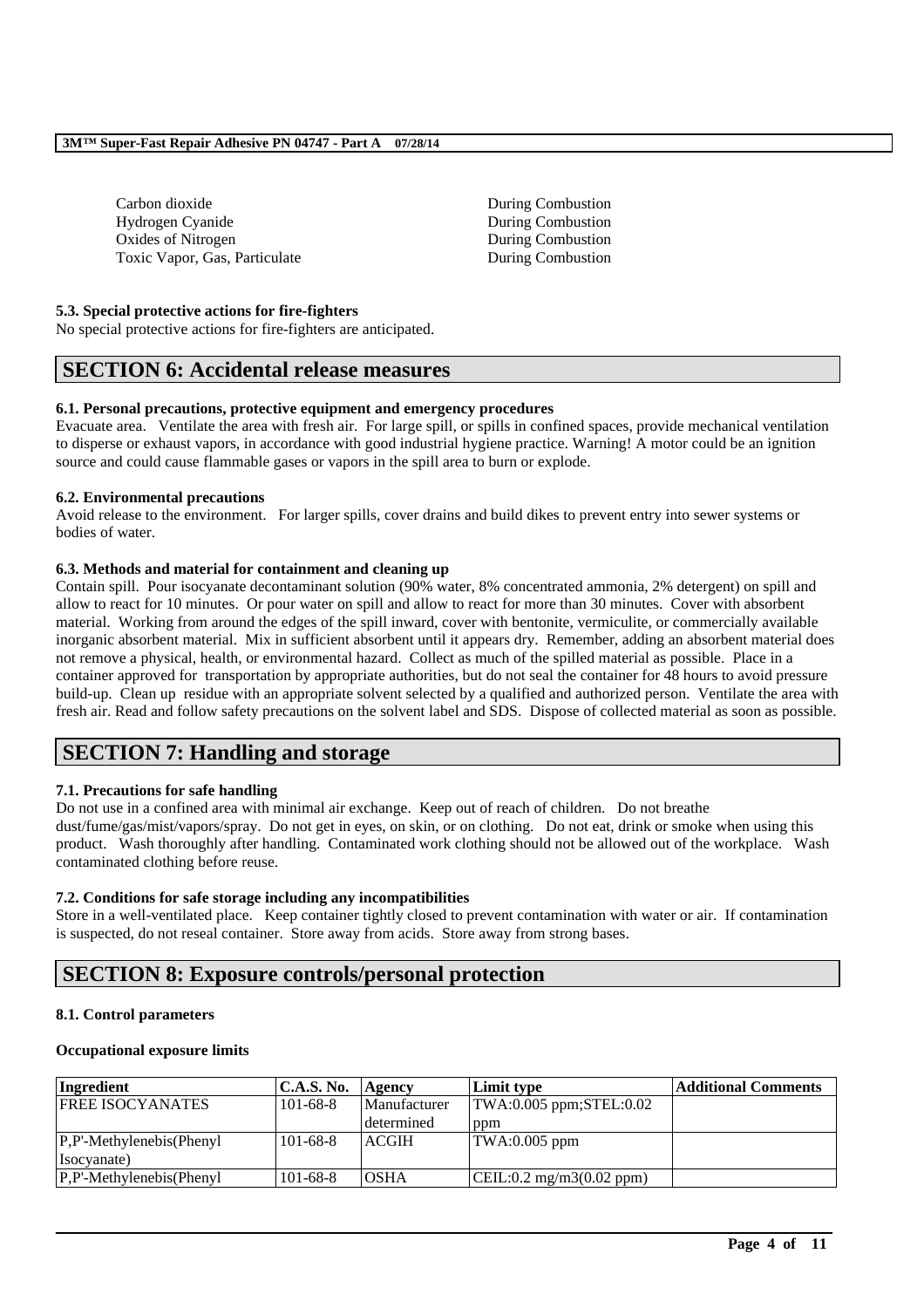| Isocyanate)                  |            |             |           |  |
|------------------------------|------------|-------------|-----------|--|
| $3$ -(Trimethoxysilyl)Propyl | 12530-83-8 | <b>CMRG</b> | TWA:5 ppm |  |
| <b>Glycidyl Ether</b>        |            |             |           |  |

ACGIH : American Conference of Governmental Industrial Hygienists

AIHA : American Industrial Hygiene Association

CMRG : Chemical Manufacturer's Recommended Guidelines

OSHA : United States Department of Labor - Occupational Safety and Health Administration

TWA: Time-Weighted-Average

STEL: Short Term Exposure Limit

CEIL: Ceiling

### **8.2. Exposure controls**

### **8.2.1. Engineering controls**

Provide appropriate local exhaust ventilation for cutting, grinding, sanding or machining. Use general dilution ventilation and/or local exhaust ventilation to control airborne exposures to below relevant Exposure Limits and/or control dust/fume/gas/mist/vapors/spray. If ventilation is not adequate, use respiratory protection equipment.

### **8.2.2. Personal protective equipment (PPE)**

### **Eye/face protection**

Wear eye/face protection. Select and use eye/face protection to prevent contact based on the results of an exposure assessment. The following eye/face protection(s) are recommended: Indirect Vented Goggles

# **Skin/hand protection**

Select and use gloves and/or protective clothing approved to relevant local standards to prevent skin contact based on the results of an exposure assessment. Selection should be based on use factors such as exposure levels, concentration of the substance or mixture, frequency and duration, physical challenges such as temperature extremes, and other use conditions. Consult with your glove and/or protective clothing manufacturer for selection of appropriate compatible gloves/protective clothing. Wear protective gloves.

Gloves made from the following material(s) are recommended: Butyl Rubber Nitrile Rubber

If this product is used in a manner that presents a higher potential for exposure (eg. spraying, high splash potential etc.), then use of protective coveralls may be necessary. Select and use body protection to prevent contact based on the results of an exposure assessment. The following protective clothing material(s) are recommended: Apron – Nitrile

### **Respiratory protection**

In case of inadequate ventilation wear respiratory protection. An exposure assessment may be needed to decide if a respirator is required. If a respirator is needed, use respirators as part of a full respiratory protection program. Based on the results of the exposure assessment, select from the following respirator type(s) to reduce inhalation exposure: Half facepiece or full facepiece air-purifying respirator suitable for organic vapors and particulates

\_\_\_\_\_\_\_\_\_\_\_\_\_\_\_\_\_\_\_\_\_\_\_\_\_\_\_\_\_\_\_\_\_\_\_\_\_\_\_\_\_\_\_\_\_\_\_\_\_\_\_\_\_\_\_\_\_\_\_\_\_\_\_\_\_\_\_\_\_\_\_\_\_\_\_\_\_\_\_\_\_\_\_\_\_\_\_\_\_\_

For questions about suitability for a specific application, consult with your respirator manufacturer.

# **SECTION 9: Physical and chemical properties**

### **9.1. Information on basic physical and chemical properties**

| <b>General Physical Form:</b>  | Liquid                            |
|--------------------------------|-----------------------------------|
| <b>Specific Physical Form:</b> | <b>Viscous</b>                    |
| Odor, Color, Grade:            | Low or no detectable odor, clear. |
| Odor threshold                 | No Data Available                 |
| pH                             | Not Applicable                    |
| <b>Melting point</b>           | No Data Available                 |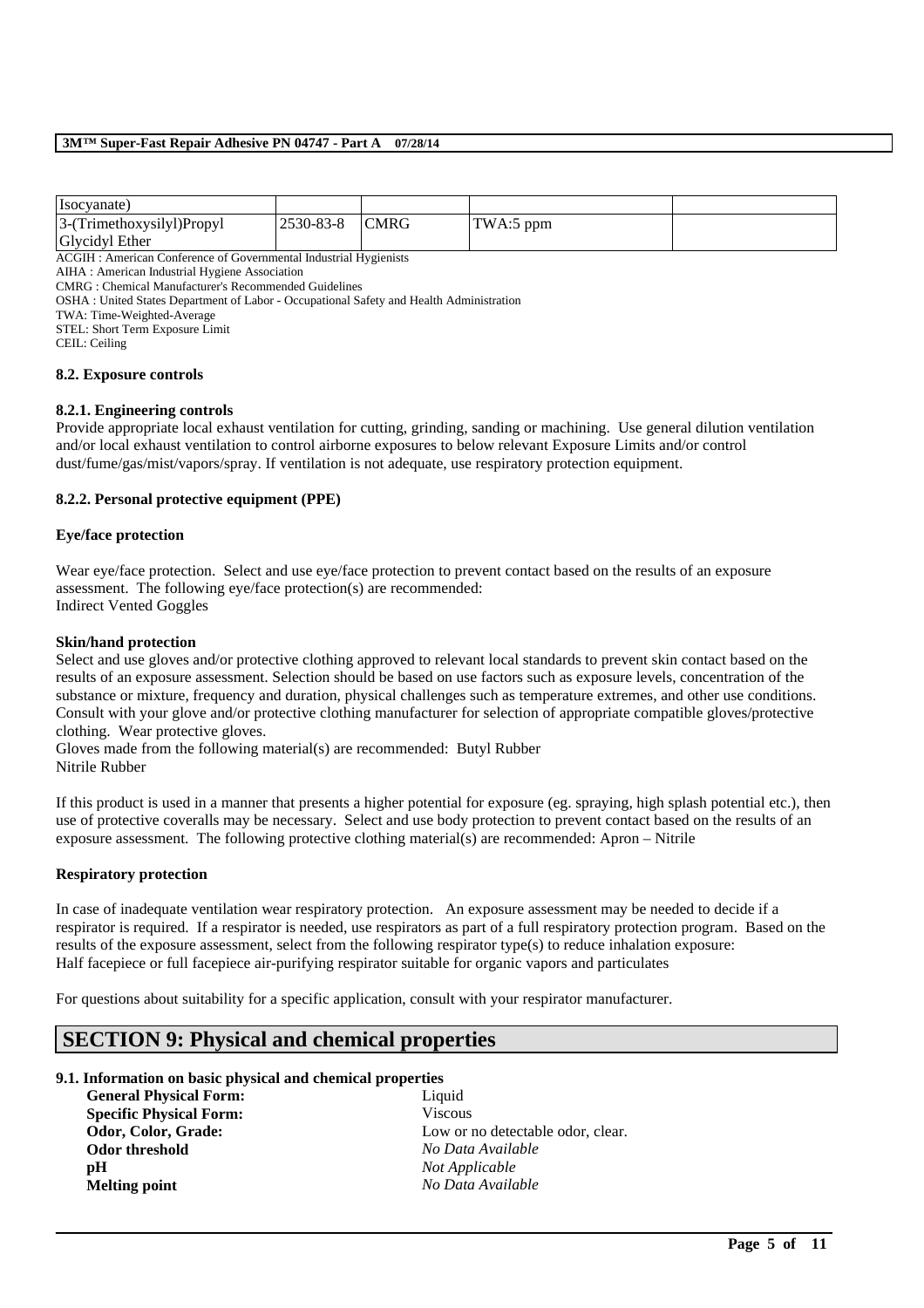| <b>Boiling Point</b>                   | $>=$ 400 °F                                                     |
|----------------------------------------|-----------------------------------------------------------------|
| <b>Flash Point</b>                     | >=290 °F [ <i>Test Method:</i> Tagliabue Closed Cup]            |
| <b>Evaporation rate</b>                | $\leq 1$ [ <i>Details:</i> Gels with exposure to humidity.]     |
| <b>Flammability</b> (solid, gas)       | Not Applicable                                                  |
| <b>Flammable Limits(LEL)</b>           | Not Applicable                                                  |
| <b>Flammable Limits(UEL)</b>           | Not Applicable                                                  |
| <b>Vapor Pressure</b>                  | $\leq 0.000004$ mmHg [@ 68 °F]                                  |
| <b>Vapor Density</b>                   | $>=1$ [ <i>Ref Std: AIR=1</i> ]                                 |
| <b>Density</b>                         | $1.1$ g/ml                                                      |
| <b>Specific Gravity</b>                | 1.1 [ $RefStd: WATER=1$ ]                                       |
| <b>Solubility in Water</b>             | Negligible                                                      |
| Solubility- non-water                  | No Data Available                                               |
| Partition coefficient: n-octanol/water | No Data Available                                               |
| <b>Autoignition temperature</b>        | Not Applicable                                                  |
| <b>Decomposition temperature</b>       | No Data Available                                               |
| <b>Viscosity</b>                       | $1,000 - 2,000$ centipoise                                      |
| <b>Hazardous Air Pollutants</b>        | 40.877 % weight [Test Method: Calculated]                       |
| <b>Volatile Organic Compounds</b>      | 22 g/l [ <i>Test Method:</i> calculated SCAQMD rule 443.1]      |
| <b>Volatile Organic Compounds</b>      | 2.0 % weight [ <i>Test Method:</i> calculated per CARB title 2] |
| <b>Percent volatile</b>                | 2.0 % weight [ <i>Test Method</i> : Estimated]                  |
| VOC Less H2O & Exempt Solvents         | 22 g/l [ <i>Test Method:</i> calculated SCAQMD rule 443.1]      |
|                                        |                                                                 |

# **SECTION 10: Stability and reactivity**

### **10.1. Reactivity**

This material may be reactive with certain agents under certain conditions - see the remaining headings in this section.

### **10.2. Chemical stability**

Stable.

**10.3. Possibility of hazardous reactions** Hazardous polymerization will not occur.

#### **10.4. Conditions to avoid** None known.

**10.5. Incompatible materials** Water Strong acids Strong bases

# **10.6. Hazardous decomposition products**

**Substance Condition**

None known.

Refer to section 5.2 for hazardous decomposition products during combustion.

# **SECTION 11: Toxicological information**

**The information below may not be consistent with the material classification in Section 2 if specific ingredient classifications are mandated by a competent authority. In addition, toxicological data on ingredients may not be reflected in the material classification and/or the signs and symptoms of exposure, because an ingredient may be present below the threshold for labeling, an ingredient may not be available for exposure, or the data may not be**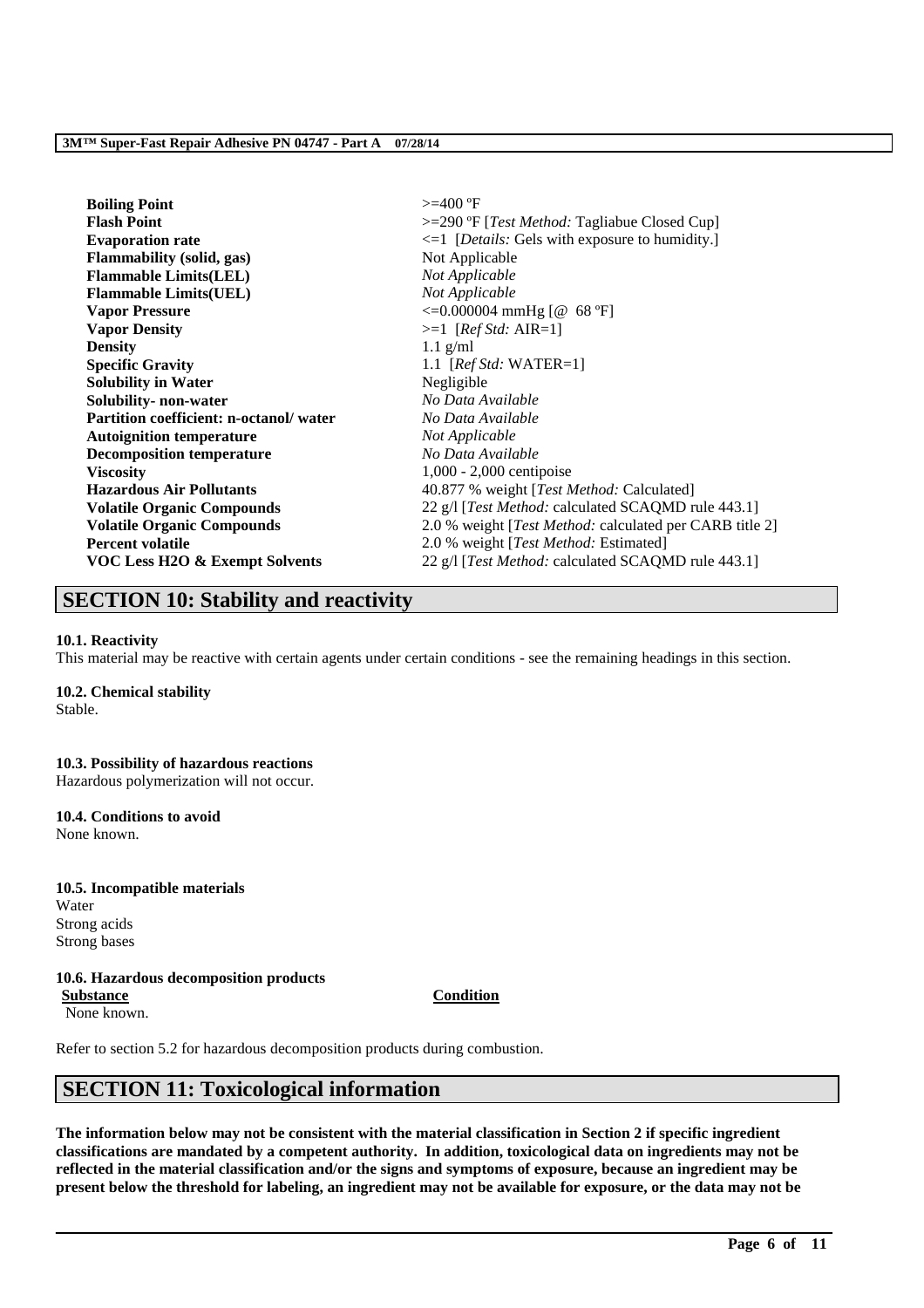### **relevant to the material as a whole.**

### **11.1. Information on Toxicological effects**

### **Signs and Symptoms of Exposure**

### **Based on test data and/or information on the components, this material may produce the following health effects:**

### **Inhalation:**

```
Toxic if inhaled.
```
Respiratory Tract Irritation: Signs/symptoms may include cough, sneezing, nasal discharge, headache, hoarseness, and nose and throat pain.

Allergic Respiratory Reaction: Signs/symptoms may include difficulty breathing, wheezing, cough, and tightness of chest.

Dust from cutting, grinding, sanding or machining may cause irritation of the respiratory system. Signs/symptoms may include cough, sneezing, nasal discharge, headache, hoarseness, and nose and throat pain.

May cause target organ effects after inhalation.

### **Skin Contact:**

Skin Irritation: Signs/symptoms may include localized redness, swelling, itching, dryness, cracking, blistering, and pain. Allergic Skin Reaction (non-photo induced): Signs/symptoms may include redness, swelling, blistering, and itching.

### **Eye Contact:**

Severe Eye Irritation: Signs/symptoms may include significant redness, swelling, pain, tearing, cloudy appearance of the cornea, and impaired vision.

### **Ingestion:**

Gastrointestinal Irritation: Signs/symptoms may include abdominal pain, stomach upset, nausea, vomiting and diarrhea.

### **Target Organ Effects:**

### **Prolonged or repeated exposure may cause:**

Respiratory Effects: Signs/symptoms may include cough, shortness of breath, chest tightness, wheezing, increased heart rate, bluish colored skin (cyanosis), sputum production, changes in lung function tests, and/or respiratory failure.

### **Additional Information:**

Persons previously sensitized to isocyanates may develop a cross-sensitization reaction to other isocyanates.

### **Toxicological Data**

If a component is disclosed in section 3 but does not appear in a table below, either no data are available for that endpoint or the data are not sufficient for classification.

### **Acute Toxicity**

| <b>Name</b>                              | Route                  | <b>Species</b> | <b>Value</b>                                      |
|------------------------------------------|------------------------|----------------|---------------------------------------------------|
| Overall product                          | Dermal                 |                | No data available; calculated $ATE > 5,000$ mg/kg |
| Overall product                          | Inhalation-            |                | No data available; calculated ATE 2 - 10 mg/l     |
|                                          | Vapor $(4 \text{ hr})$ |                |                                                   |
| Overall product                          | Ingestion              |                | No data available; calculated $ATE > 5,000$ mg/kg |
| P,P'-Methylenebis(Phenyl Isocyanate)     | Inhalation-            |                | LC50 estimated to be $10 - 20$ mg/l               |
|                                          | Vapor                  |                |                                                   |
| P,P'-Methylenebis(Phenyl Isocyanate)     | Dermal                 | Rabbit         | $LD50 > 5,000$ mg/kg                              |
| P,P'-Methylenebis(Phenyl Isocyanate)     | Inhalation-            | Rat            | LC50 0.369 mg/l                                   |
|                                          | Dust/Mist              |                |                                                   |
|                                          | (4 hours)              |                |                                                   |
| P,P'-Methylenebis(Phenyl Isocyanate)     | Ingestion              | Rat            | LD50 $31,600$ mg/kg                               |
| 3-(Trimethoxysilyl)Propyl Glycidyl Ether | Dermal                 | Rabbit         | LD50 $4,000 \text{ mg/kg}$                        |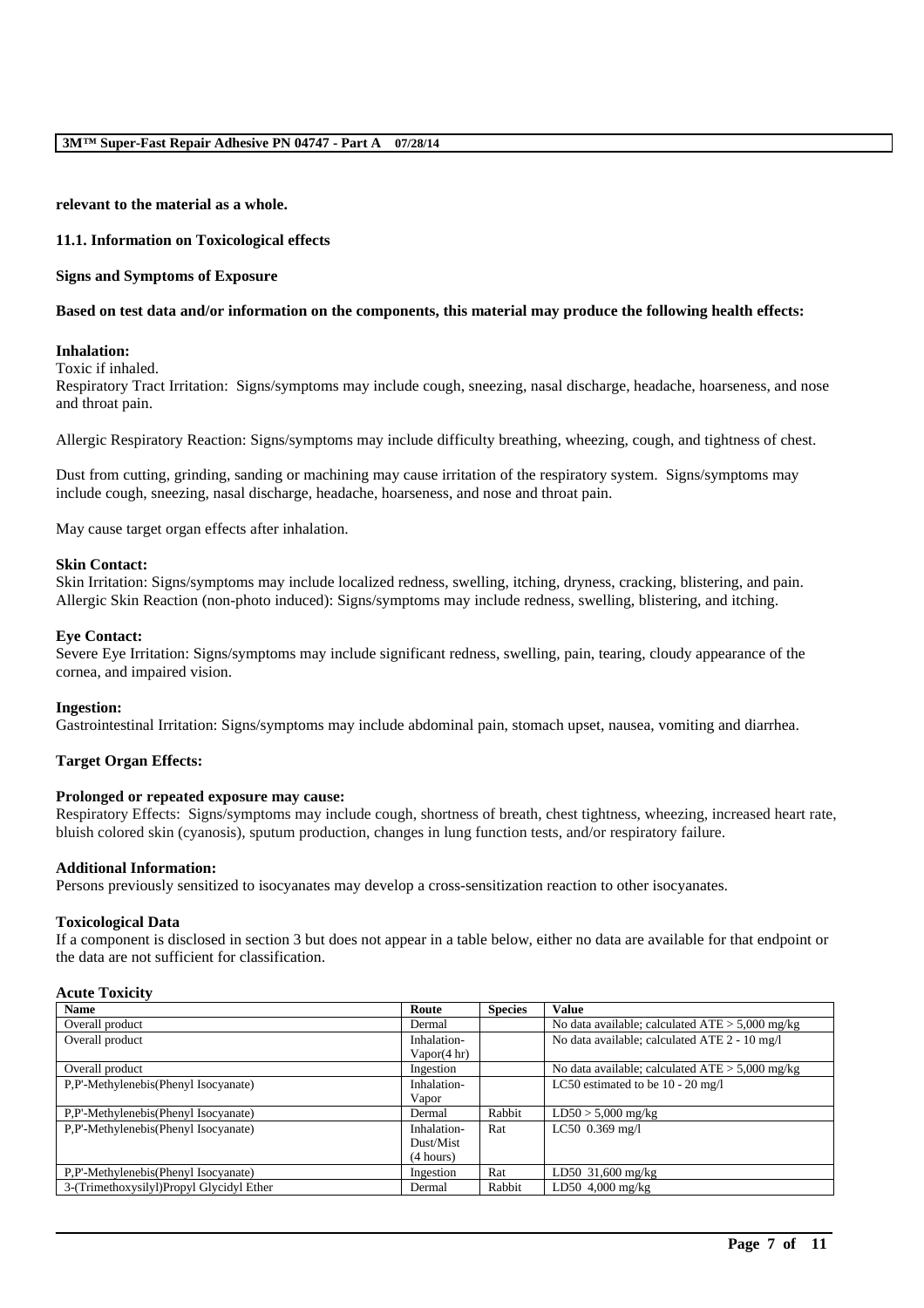| 3-(Trimethoxysilyl)Propyl Glycidyl Ether       | Inhalation- | Rat    | $LC50 > 5.3$ mg/l  |
|------------------------------------------------|-------------|--------|--------------------|
|                                                | Dust/Mist   |        |                    |
|                                                | (4 hours)   |        |                    |
| 3-(Trimethoxysilyl)Propyl Glycidyl Ether       | Ingestion   | Rat    | $LD50$ 7,010 mg/kg |
| Isocyanic Acid, 3-(Triethoxysilyl)Propyl Ester | Dermal      | Rabbit | $LD50$ 1,259 mg/kg |
| Isocyanic Acid, 3-(Triethoxysilyl)Propyl Ester | Inhalation- | Rat    | $LC50$ 0.36 mg/l   |
|                                                | Vapor (4    |        |                    |
|                                                | hours)      |        |                    |
| Isocyanic Acid, 3-(Triethoxysilyl)Propyl Ester | Ingestion   | Rat    | $LD50$ 706 mg/kg   |
| $ATE$ and to different distribution            |             |        |                    |

 $ATE = acute toxicity estimate$ 

### **Skin Corrosion/Irritation**

| Name                                           | <b>Species</b> | <b>Value</b>  |
|------------------------------------------------|----------------|---------------|
| P.P'-Methylenebis(Phenyl Isocyanate)           | official       | Irritant      |
|                                                | classifica     |               |
|                                                | tion           |               |
| 3-(Trimethoxysilyl)Propyl Glycidyl Ether       | Rabbit         | Mild irritant |
| Isocyanic Acid, 3-(Triethoxysilyl)Propyl Ester | Rabbit         | Corrosive     |

### **Serious Eye Damage/Irritation**

| <b>Name</b>                                    | <b>Species</b> | Value           |
|------------------------------------------------|----------------|-----------------|
| P.P'-Methylenebis(Phenyl Isocyanate)           | official       | Severe irritant |
|                                                | classifica     |                 |
|                                                | tion           |                 |
| 3-(Trimethoxysilyl)Propyl Glycidyl Ether       | Rabbit         | Corrosive       |
| Isocyanic Acid, 3-(Triethoxysilyl)Propyl Ester | Rabbit         | Corrosive       |

### **Skin Sensitization**

| <b>Name</b>                                    | <b>Species</b> | Value                                          |
|------------------------------------------------|----------------|------------------------------------------------|
| P,P'-Methylenebis(Phenyl Isocyanate)           | official       | Sensitizing                                    |
|                                                | classifica     |                                                |
|                                                | tion           |                                                |
| 3-(Trimethoxysilyl)Propyl Glycidyl Ether       | Guinea         | Some positive data exist, but the data are not |
|                                                | pig            | sufficient for classification                  |
| Isocyanic Acid, 3-(Triethoxysilyl)Propyl Ester | similar        | Sensitizing                                    |
|                                                | compoun        |                                                |
|                                                | ds             |                                                |

### **Respiratory Sensitization**

| <b>Name</b>                                    | <b>Species</b> | Value       |
|------------------------------------------------|----------------|-------------|
| P.P'-Methylenebis(Phenyl Isocyanate)           | Human          | Sensitizing |
| Isocyanic Acid, 3-(Triethoxysilyl)Propyl Ester | similar        | Sensitizing |
|                                                | compoun        |             |
|                                                | ds             |             |

# **Germ Cell Mutagenicity**

| <b>Name</b>                              | Route    | Value                                          |
|------------------------------------------|----------|------------------------------------------------|
| P.P'-Methylenebis(Phenyl Isocyanate)     | In Vitro | Some positive data exist, but the data are not |
|                                          |          | sufficient for classification                  |
| 3-(Trimethoxysilyl)Propyl Glycidyl Ether | In vivo  | Not mutagenic                                  |
| 3-(Trimethoxysilyl)Propyl Glycidyl Ether | In Vitro | Some positive data exist, but the data are not |
|                                          |          | sufficient for classification                  |

### **Carcinogenicity**

| Name                                    | Route      | Species | Value                                          |
|-----------------------------------------|------------|---------|------------------------------------------------|
| P.P'-Methylenebis(Phenyl Isocyanate)    | Inhalation | Rat     | Some positive data exist, but the data are not |
|                                         |            |         | sufficient for classification                  |
| -(Trimethoxysilyl)Propyl Glycidyl Ether | Dermal     | Mouse   | Not carcinogenic                               |

### **Reproductive Toxicity**

### **Reproductive and/or Developmental Effects**

| <b>Name</b> | Route | /alue | Species | m<br><b>Result</b><br>. est | Exposure |
|-------------|-------|-------|---------|-----------------------------|----------|
|             |       |       |         |                             |          |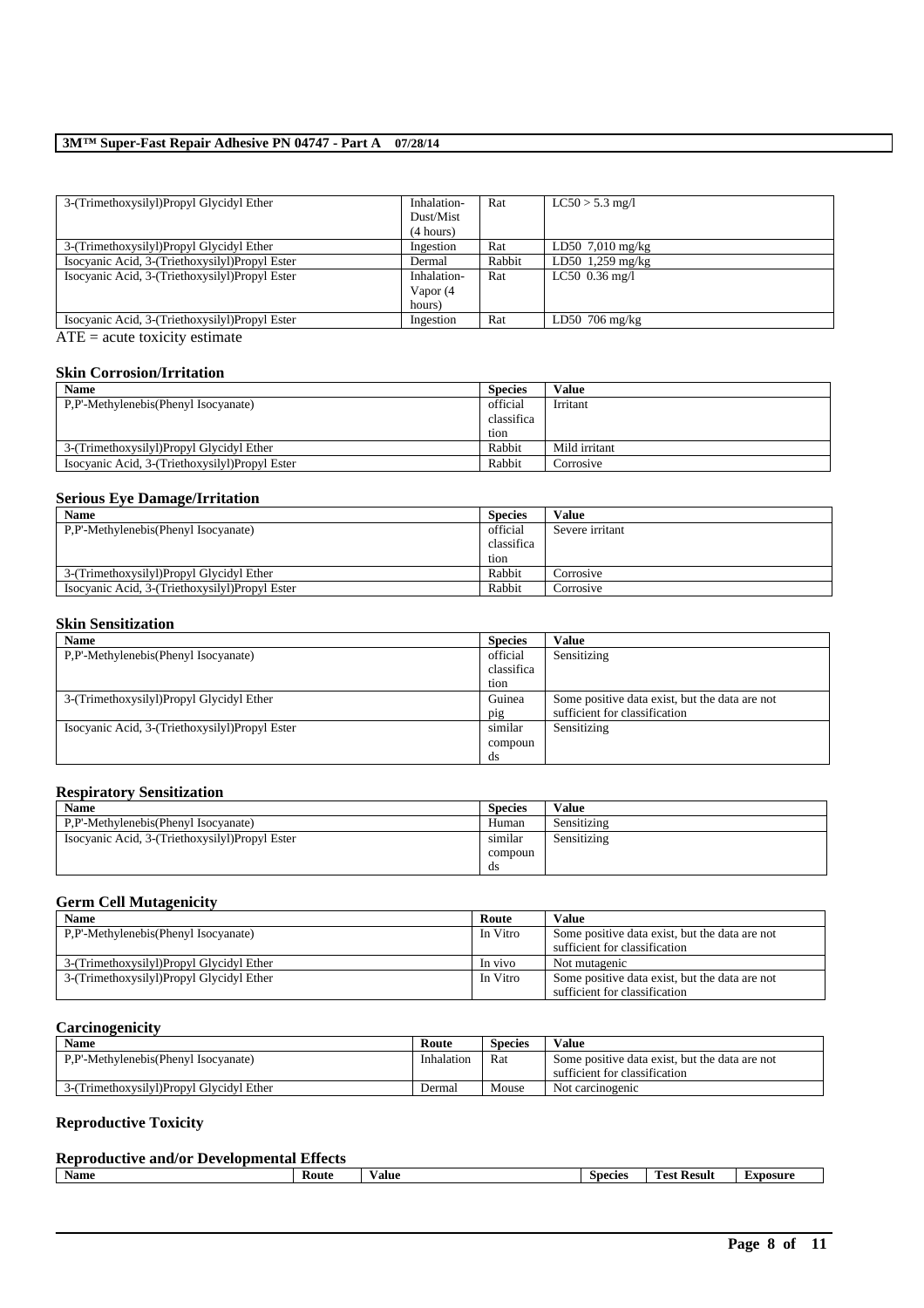|                                          |            |                                         |     |                      | <b>Duration</b> |
|------------------------------------------|------------|-----------------------------------------|-----|----------------------|-----------------|
| P,P'-Methylenebis(Phenyl Isocyanate)     | Inhalation | Some positive developmental data exist, | Rat | NOAEL.               | during          |
|                                          |            | but the data are not sufficient for     |     | $0.004 \text{ mg}/1$ | organogenesi    |
|                                          |            | classification                          |     |                      | s               |
| 3-(Trimethoxysilyl)Propyl Glycidyl Ether | Ingestion  | Not toxic to female reproduction        | Rat | <b>NOAEL</b>         | generation      |
|                                          |            |                                         |     | 1.000                |                 |
|                                          |            |                                         |     | mg/kg/day            |                 |
| 3-(Trimethoxysilyl)Propyl Glycidyl Ether | Ingestion  | Not toxic to male reproduction          | Rat | NOAEL.               | generation      |
|                                          |            |                                         |     | 1.000                |                 |
|                                          |            |                                         |     | mg/kg/day            |                 |
| 3-(Trimethoxysilyl)Propyl Glycidyl Ether | Ingestion  | Some positive developmental data exist, | Rat | <b>NOAEL</b>         | during          |
|                                          |            | but the data are not sufficient for     |     | 3.000                | organogenesi    |
|                                          |            | classification                          |     | mg/kg/day            | S               |

### **Target Organ(s)**

### **Specific Target Organ Toxicity - single exposure**

| Name                                    | Route      | Target Organ(s)        | Value                            | <b>Species</b>                 | <b>Test Result</b>            | Exposure<br><b>Duration</b> |
|-----------------------------------------|------------|------------------------|----------------------------------|--------------------------------|-------------------------------|-----------------------------|
| P.P'-Methylenebis(Phenyl<br>(Isocyanate | Inhalation | respiratory irritation | May cause respiratory irritation | official<br>classifica<br>tion | <b>NOAEL Not</b><br>available |                             |

### **Specific Target Organ Toxicity - repeated exposure**

| <b>Name</b>                                 | Route      | Target Organ(s)                                                                                                                                                                                | <b>Value</b>                                                         | <b>Species</b> | <b>Test Result</b>                   | <b>Exposure</b> |
|---------------------------------------------|------------|------------------------------------------------------------------------------------------------------------------------------------------------------------------------------------------------|----------------------------------------------------------------------|----------------|--------------------------------------|-----------------|
|                                             |            |                                                                                                                                                                                                |                                                                      |                |                                      | <b>Duration</b> |
| P,P'-Methylenebis(Phenyl<br>Isocyanate)     | Inhalation | respiratory system                                                                                                                                                                             | Causes damage to organs<br>through prolonged or repeated<br>exposure | Rat            | <b>LOAEL</b><br>$0.004 \text{ mg}/1$ | 13 weeks        |
| 3-(Trimethoxysilyl)Propyl<br>Glycidyl Ether | Ingestion  | heart   endocrine<br>system   bone, teeth,<br>nails, and/or hair<br>hematopoietic<br>system   liver  <br>immune system  <br>nervous system<br>kidney and/or<br>bladder   respiratory<br>system | All data are negative                                                | Rat            | <b>NOAEL</b><br>1.000<br>mg/kg/day   | 28 days         |

#### **Aspiration Hazard Name Value**

**Please contact the address or phone number listed on the first page of the SDS for additional toxicological information on this material and/or its components.**

# **SECTION 12: Ecological information**

### **Ecotoxicological information**

Please contact the address or phone number listed on the first page of the SDS for additional ecotoxicological information on this material and/or its components.

### **Chemical fate information**

Please contact the address or phone number listed on the first page of the SDS for additional chemical fate information on this material and/or its components.

\_\_\_\_\_\_\_\_\_\_\_\_\_\_\_\_\_\_\_\_\_\_\_\_\_\_\_\_\_\_\_\_\_\_\_\_\_\_\_\_\_\_\_\_\_\_\_\_\_\_\_\_\_\_\_\_\_\_\_\_\_\_\_\_\_\_\_\_\_\_\_\_\_\_\_\_\_\_\_\_\_\_\_\_\_\_\_\_\_\_

# **SECTION 13: Disposal considerations**

### **13.1. Disposal methods**

Dispose of contents/ container in accordance with the local/regional/national/international regulations.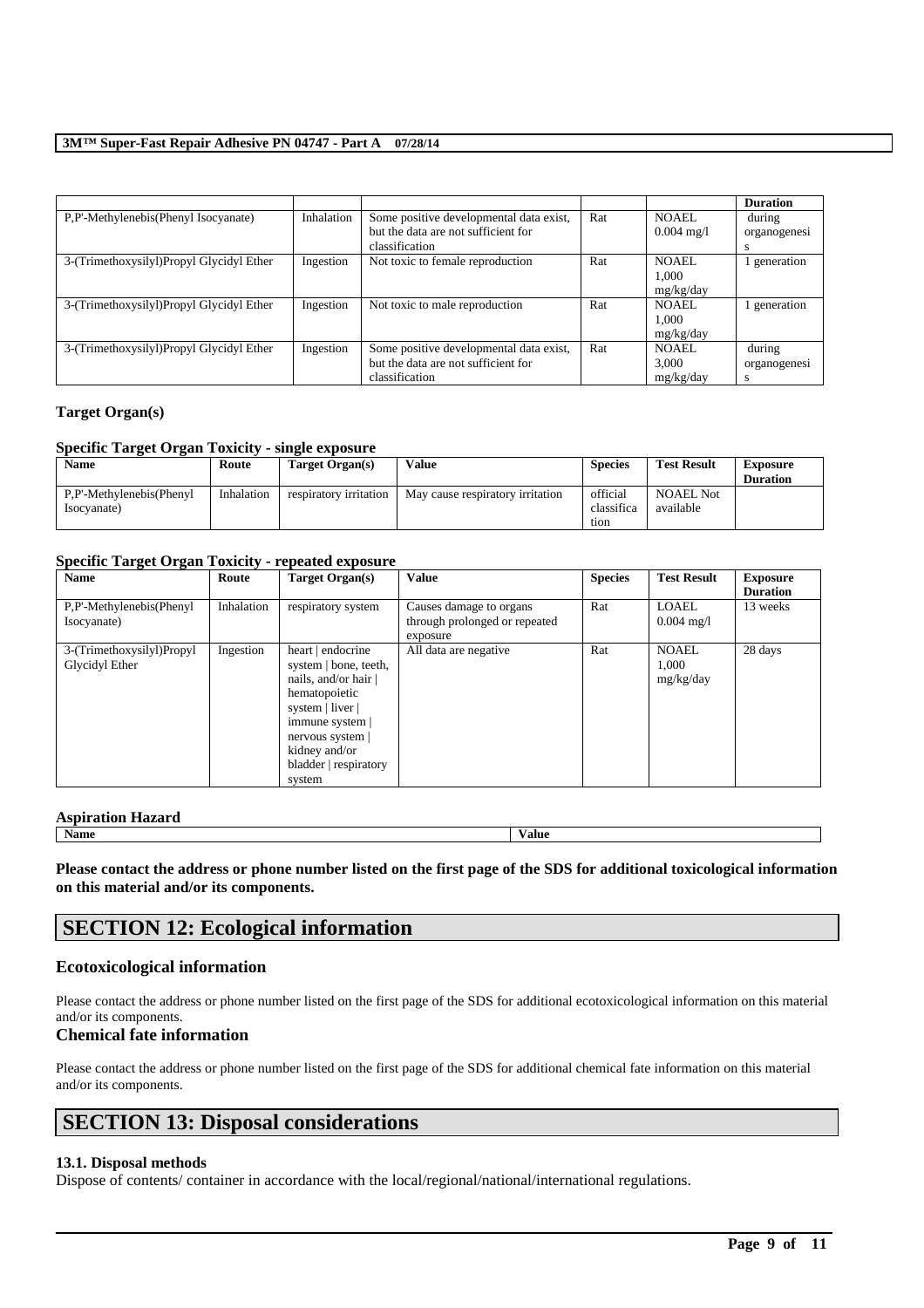Incinerate in a permitted waste incineration facility. Proper destruction may require the use of additional fuel during incineration processes. As a disposal alternative, utilize an acceptable permitted waste disposal facility. If no other disposal options are available, waste product that has been completely cured or polymerized may be placed in a landfill properly designed for industrial waste. Empty drums/barrels/containers used for transporting and handling hazardous chemicals (chemical substances/mixtures/preparations classified as Hazardous as per applicable regulations) shall be considered, stored, treated & disposed of as hazardous wastes unless otherwise defined by applicable waste regulations. Consult with the respective regulating authorities to determine the available treatment and disposal facilities.

# **SECTION 14: Transport Information**

### Not regulated per U.S. DOT, IATA or IMO.

*These transportation classifications are provided as a customer service. As the shipper YOU remain responsible for complying with all applicable laws and regulations, including proper transportation classification and packaging. 3M transportation classifications are based on product formulation, packaging, 3M policies and 3M understanding of applicable current regulations. 3M does not guarantee the accuracy of this classification information. This information applies only to transportation classification and not the packaging, labeling, or marking requirements. The original 3M package is certified for U.S. ground shipment only. If you are shipping by air or ocean, the package may not meet applicable regulatory requirements.* 

# **SECTION 15: Regulatory information**

### **15.1. US Federal Regulations**

Contact 3M for more information.

### **311/312 Hazard Categories:**

Fire Hazard - No Pressure Hazard - No Reactivity Hazard - No Immediate Hazard - Yes Delayed Hazard - Yes

**Section 313 Toxic Chemicals subject to the reporting requirements of that section and 40 CFR part 372 (EPCRA):**

| Ingredient                                     | C.A.S. No      | $\%$ by Wt |
|------------------------------------------------|----------------|------------|
| P,P'-Methylenebis(Phenyl Isocyanate)           | $101 - 68 - 8$ | $30 - 60$  |
| P,P'-Methylenebis(Phenyl Isocyanate)           | $101 - 68 - 8$ | $30 - 60$  |
| (DIISOCYANATES (CERTAIN CHEMICALS              |                |            |
| (ONLY)                                         |                |            |
| P.P'-Methylenebis(Phenyl Isocyanate) (Benzene, | 101-68-8       | $30 - 60$  |
| 1,1'-methylenebis[4-isocyanato-)               |                |            |

### **15.2. State Regulations**

Contact 3M for more information.

### **15.3. Chemical Inventories**

The components of this product are in compliance with the chemical notification requirements of TSCA.

Contact 3M for more information.

### **15.4. International Regulations**

Contact 3M for more information.

**This SDS has been prepared to meet the U.S. OSHA Hazard Communication Standard, 29 CFR 1910.1200.**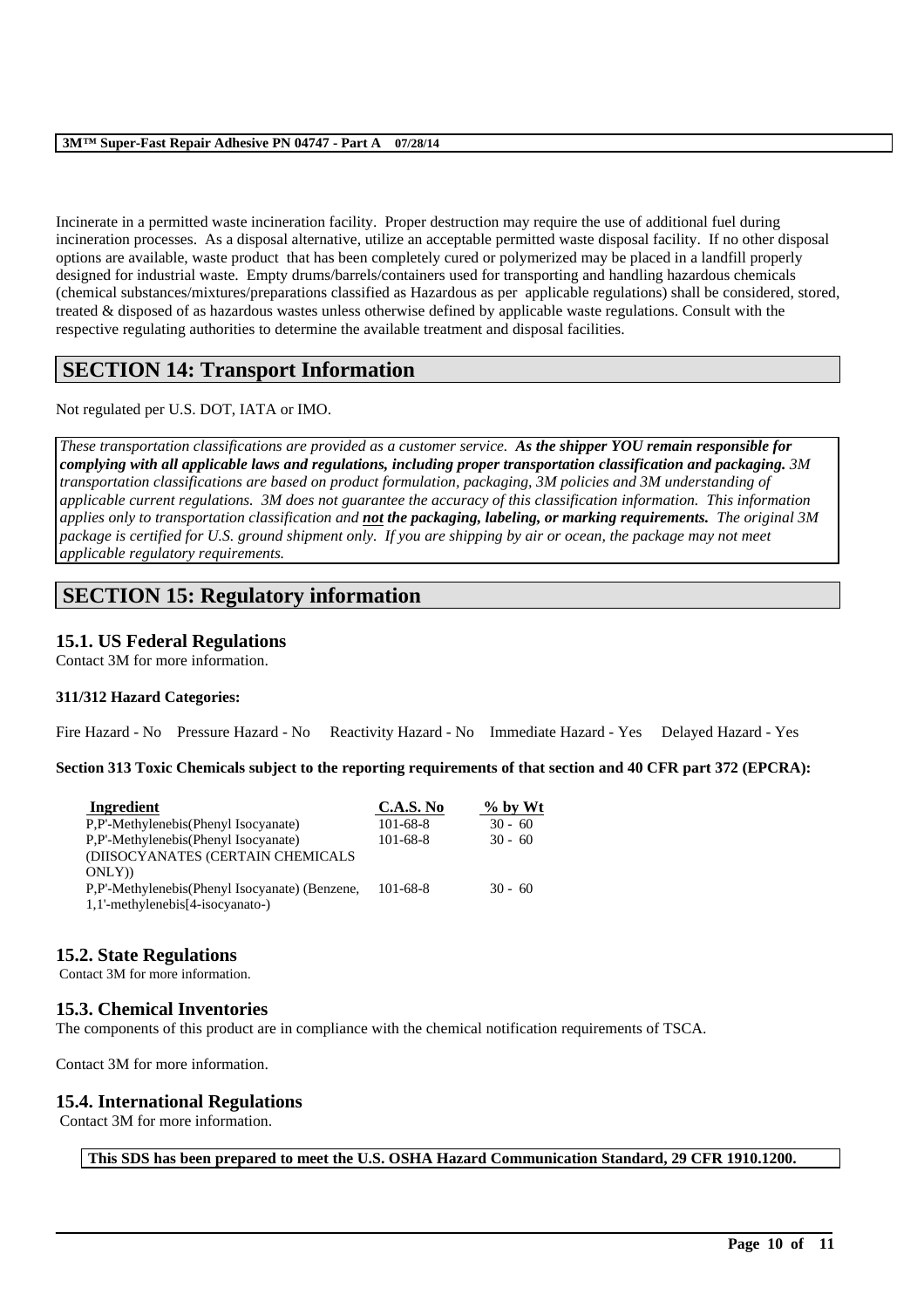# **SECTION 16: Other information**

### **NFPA Hazard Classification**

**Health:** 2 **Flammability:** 1 **Instability:** 1 **Special Hazards:** None

National Fire Protection Association (NFPA) hazard ratings are designed for use by emergency response personnel to address the hazards that are presented by short-term, acute exposure to a material under conditions of fire, spill, or similar emergencies. Hazard ratings are primarily based on the inherent physical and toxic properties of the material but also include the toxic properties of combustion or decomposition products that are known to be generated in significant quantities.

### **HMIS Hazard Classification**

**Health:** 2 **Flammability:** 1 **Physical Hazard:** 1 **Personal Protection:** X - See PPE section.

Hazardous Material Identification System (HMIS® III) hazard ratings are designed to inform employees of chemical hazards in the workplace. These ratings are based on the inherent properties of the material under expected conditions of normal use and are not intended for use in emergency situations. HMIS® III ratings are to be used with a fully implemented HMIS® III program. HMIS® is a registered mark of the American Coatings Association (ACA).

| <b>Document Group:</b> | 22-1807-1 | <b>Version Number:</b>  | 6.00     |
|------------------------|-----------|-------------------------|----------|
| <b>Issue Date:</b>     | 07/28/14  | <b>Supercedes Date:</b> | 07/16/13 |

DISCLAIMER: The information in this Safety Data Sheet (SDS) is believed to be correct as of the date issued. 3M MAKES NO WARRANTIES, EXPRESSED OR IMPLIED, INCLUDING, BUT NOT LIMITED TO, ANY IMPLIED WARRANTY OF MERCHANTABILITY OR FITNESS FOR A PARTICULAR PURPOSE OR COURSE OF PERFORMANCE OR USAGE OF TRADE. User is responsible for determining whether the 3M product is fit for a particular purpose and suitable for user's method of use or application. Given the variety of factors that can affect the use and application of a 3M product, some of which are uniquely within the user's knowledge and control, it is essential that the user evaluate the 3M product to determine whether it is fit for a particular purpose and suitable for user's method of use or application.

3M provides information in electronic form as a service to its customers. Due to the remote possibility that electronic transfer may have resulted in errors, omissions or alterations in this information, 3M makes no representations as to its completeness or accuracy. In addition, information obtained from a database may not be as current as the information in the SDS available directly from 3M

\_\_\_\_\_\_\_\_\_\_\_\_\_\_\_\_\_\_\_\_\_\_\_\_\_\_\_\_\_\_\_\_\_\_\_\_\_\_\_\_\_\_\_\_\_\_\_\_\_\_\_\_\_\_\_\_\_\_\_\_\_\_\_\_\_\_\_\_\_\_\_\_\_\_\_\_\_\_\_\_\_\_\_\_\_\_\_\_\_\_

### **3M USA SDSs are available at www.3M.com**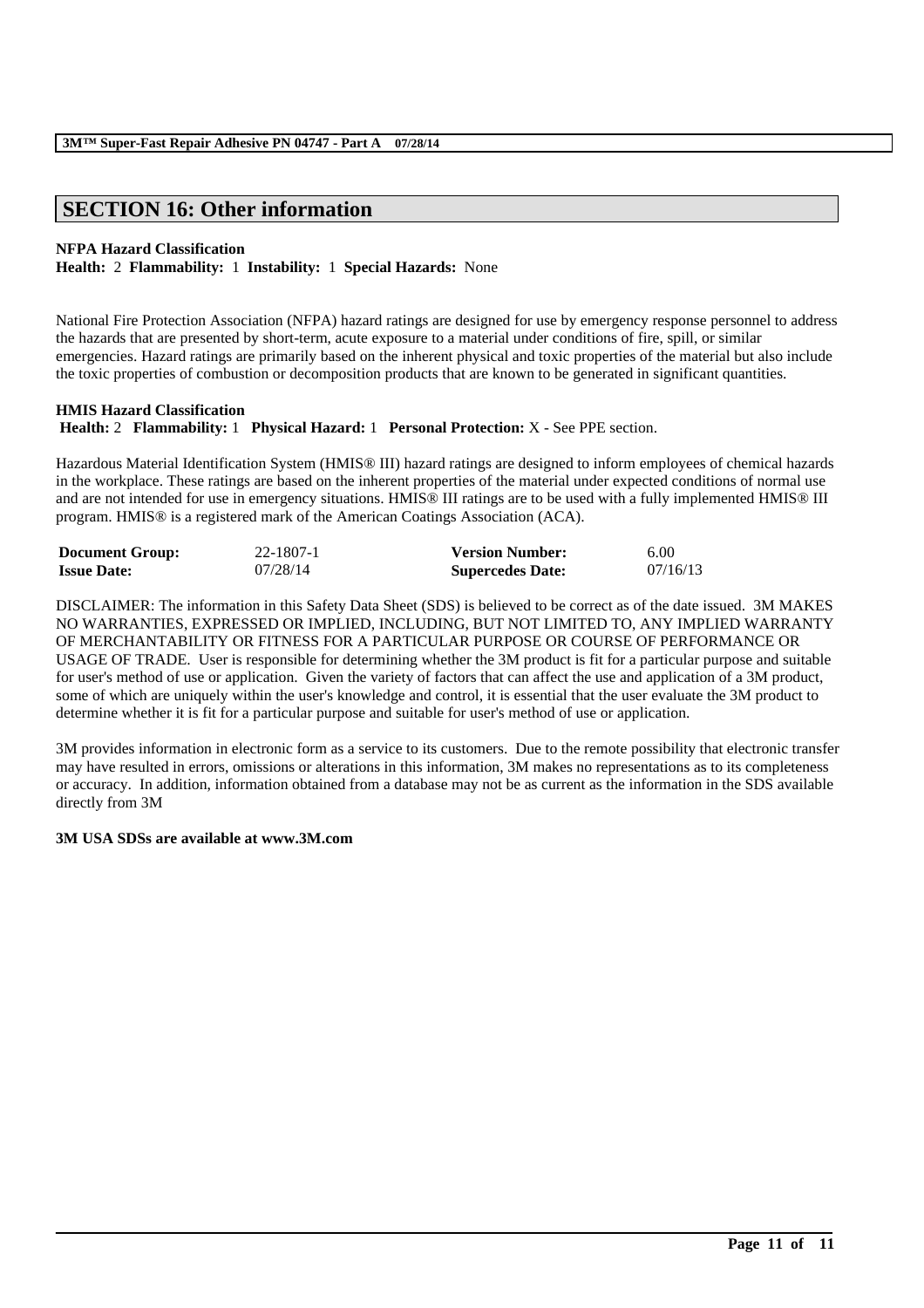

# **Safety Data Sheet**

### Copyright,2014,3M Company.

All rights reserved. Copying and/or downloading of this information for the purpose of properly utilizing 3M products is allowed provided that: (1) the information is copied in full with no changes unless prior written agreement is obtained from 3M, and (2) neither the copy nor the original is resold or otherwise distributed with the intention of earning a profit thereon.

| <b>Document Group:</b> | 22-1870-9 | <b>Version Number:</b>  | 4.01     |
|------------------------|-----------|-------------------------|----------|
| <b>Issue Date:</b>     | 08/11/14  | <b>Supercedes Date:</b> | 03/20/14 |

# **SECTION 1: Identification**

### **1.1. Product identifier**

3M™ Super Fast Adhesive PN 04747 Accelerator (Part B)

**Product Identification Numbers** LB-K100-0780-6, LA-D100-0023-3

### **1.2. Recommended use and restrictions on use**

### **Recommended use**

Two-part urethane system., Industrial use

| 1.3. Supplier's details |                                         |
|-------------------------|-----------------------------------------|
| <b>MANUFACTURER:</b>    | 3M                                      |
| DIVISION:               | Automotive Aftermarket                  |
| <b>ADDRESS:</b>         | 3M Center, St. Paul, MN 55144-1000, USA |
| Telephone:              | 1-888-3M HELPS (1-888-364-3577)         |

**1.4. Emergency telephone number**

1-800-364-3577 or (651) 737-6501 (24 hours)

# **SECTION 2: Hazard identification**

The label elements below were prepared in accordance with OSHA Hazard Communication Standard, 29 CFR 1910.1200. This information may be different from the actual product label information for labels regulated by other agencies.

\_\_\_\_\_\_\_\_\_\_\_\_\_\_\_\_\_\_\_\_\_\_\_\_\_\_\_\_\_\_\_\_\_\_\_\_\_\_\_\_\_\_\_\_\_\_\_\_\_\_\_\_\_\_\_\_\_\_\_\_\_\_\_\_\_\_\_\_\_\_\_\_\_\_\_\_\_\_\_\_\_\_\_\_\_\_\_\_\_\_

### **2.1. Hazard classification**

Serious Eye Damage/Irritation: Category 2A. Skin Corrosion/Irritation: Category 2. Skin Sensitizer: Category 1.

**2.2. Label elements Signal word** Warning

**Symbols** Exclamation mark |

**Pictograms**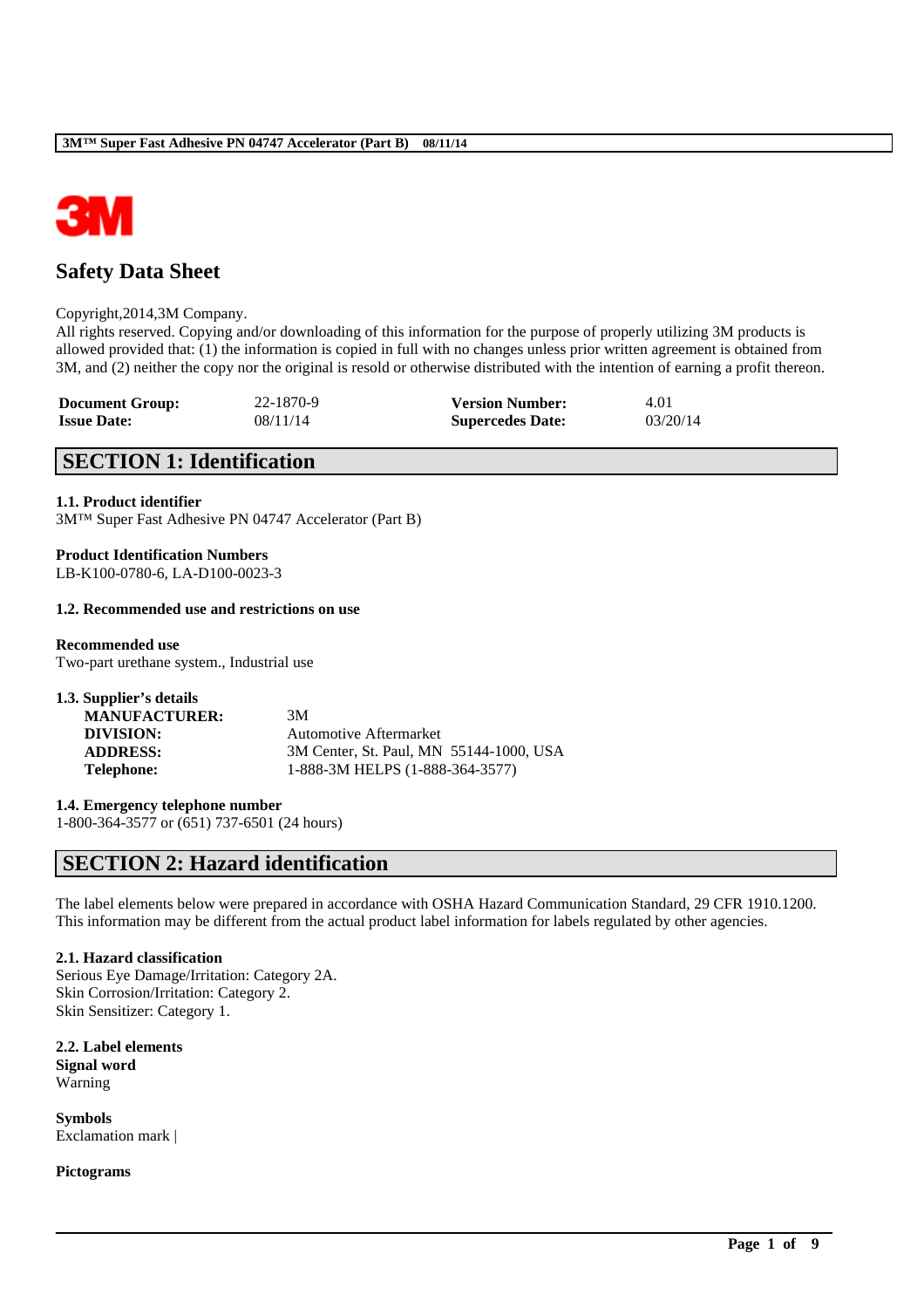

**Hazard Statements** Causes serious eye irritation. Causes skin irritation. May cause an allergic skin reaction.

### **Precautionary Statements General:**

Keep out of reach of children.

### **Prevention:**

Avoid breathing dust/fume/gas/mist/vapors/spray. Wear protective gloves and eye/face protection. Wash thoroughly after handling. Contaminated work clothing must not be allowed out of the workplace.

### **Response:**

IF IN EYES: Rinse cautiously with water for several minutes. Remove contact lenses, if present and easy to do. Continue rinsing.

If eye irritation persists: Get medical advice/attention.

IF ON SKIN: Wash with plenty of soap and water.

If skin irritation or rash occurs: Get medical advice/attention.

Take off contaminated clothing and wash it before reuse.

Wash contaminated clothing before reuse.

### **Disposal:**

Dispose of contents/container in accordance with applicable local/regional/national/international regulations.

### **2.3. Hazards not otherwise classified**

Persons previously sensitized to amines may develop a cross-sensitization reaction to certain other amines.

18% of the mixture consists of ingredients of unknown acute inhalation toxicity.

# **SECTION 3: Composition/information on ingredients**

| Ingredient                               | $\mathbf{C}$ . A.S. No. | $\%$ by Wt                 |
|------------------------------------------|-------------------------|----------------------------|
| Polvether Polvol                         | $9082 - 00 - 2$         | 40 - 70 Trade Secret $*$   |
| Propoxylated Trimethylolpropane          | $ 25723 - 16 - 4 $      | $10 - 30$ Trade Secret $*$ |
| Tetrakis(2-Hydroxypropyl)Ethylenediamine | $102 - 60 - 3$          | 10 - 30 Trade Secret $*$   |
| M-Xylene-Alpha, Alpha'-Diamine           | 1477-55-0               | 1 - 5 Trade Secret *       |

\*The specific chemical identity and/or exact percentage (concentration) of this composition has been withheld as a trade secret.

\_\_\_\_\_\_\_\_\_\_\_\_\_\_\_\_\_\_\_\_\_\_\_\_\_\_\_\_\_\_\_\_\_\_\_\_\_\_\_\_\_\_\_\_\_\_\_\_\_\_\_\_\_\_\_\_\_\_\_\_\_\_\_\_\_\_\_\_\_\_\_\_\_\_\_\_\_\_\_\_\_\_\_\_\_\_\_\_\_\_

# **SECTION 4: First aid measures**

### **4.1. Description of first aid measures**

### **Inhalation:**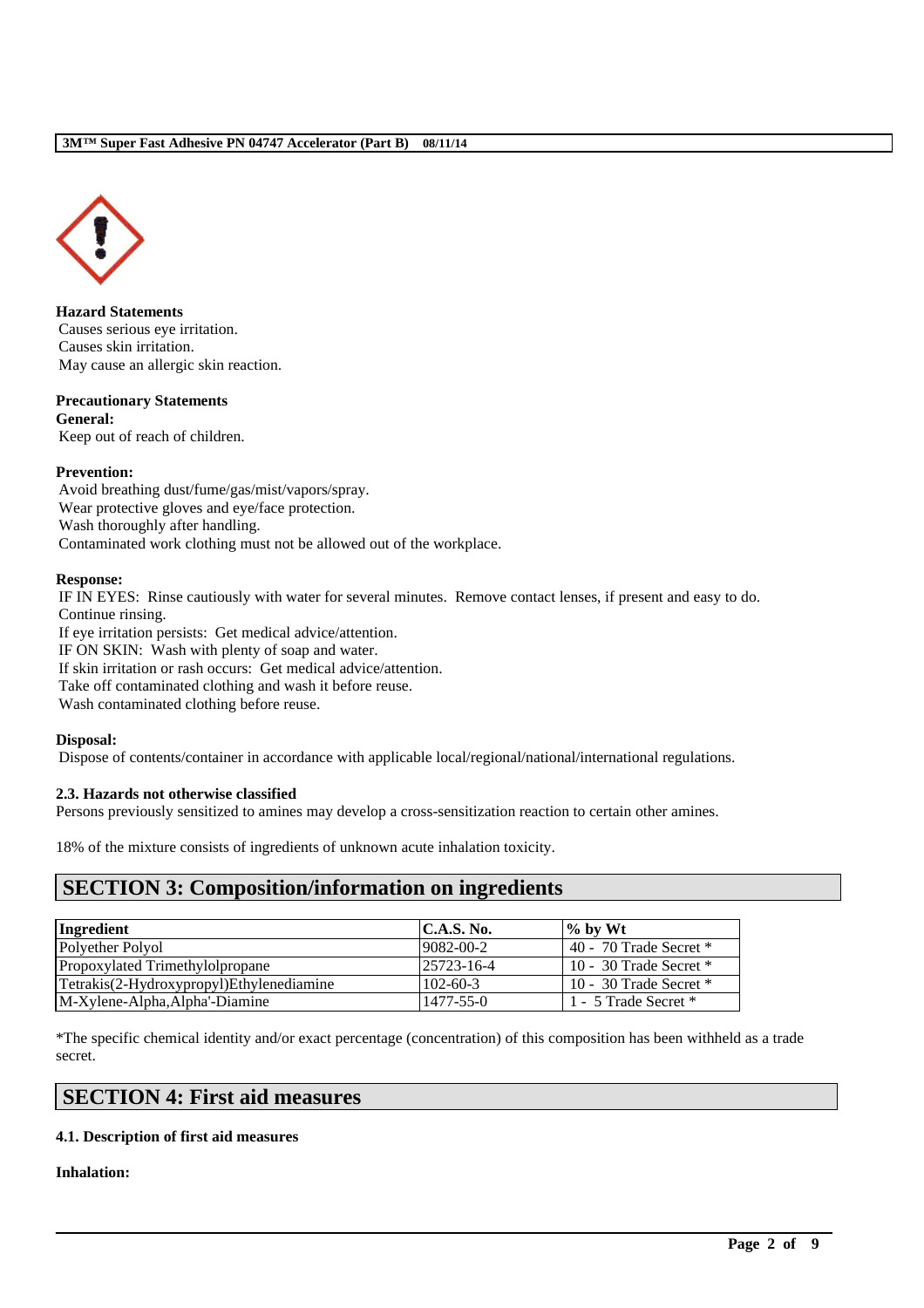Remove person to fresh air. If you feel unwell, get medical attention.

### **Skin Contact:**

Immediately wash with soap and water. Remove contaminated clothing and wash before reuse. If signs/symptoms develop, get medical attention.

### **Eye Contact:**

Immediately flush with large amounts of water. Remove contact lenses if easy to do. Continue rinsing. Get medical attention.

### **If Swallowed:**

Rinse mouth. If you feel unwell, get medical attention.

### **4.2. Most important symptoms and effects, both acute and delayed**

See Section 11.1. Information on toxicological effects.

# **4.3. Indication of any immediate medical attention and special treatment required**

Not applicable

# **SECTION 5: Fire-fighting measures**

### **5.1. Suitable extinguishing media**

In case of fire: Use a dry chemical extinguisher to extinguish.

# **5.2. Special hazards arising from the substance or mixture**

None inherent in this product.

### **Hazardous Decomposition or By-Products**

| <b>Substance</b>   | <b>Condition</b>  |
|--------------------|-------------------|
| Carbon monoxide    | During Combustion |
| Carbon dioxide     | During Combustion |
| Oxides of Nitrogen | During Combustion |

### **5.3. Special protective actions for fire-fighters**

No special protective actions for fire-fighters are anticipated.

# **SECTION 6: Accidental release measures**

### **6.1. Personal precautions, protective equipment and emergency procedures**

Evacuate area. Ventilate the area with fresh air. For large spill, or spills in confined spaces, provide mechanical ventilation to disperse or exhaust vapors, in accordance with good industrial hygiene practice. Warning! A motor could be an ignition source and could cause flammable gases or vapors in the spill area to burn or explode. Refer to other sections of this SDS for information regarding physical and health hazards, respiratory protection, ventilation, and personal protective equipment.

### **6.2. Environmental precautions**

Avoid release to the environment.

### **6.3. Methods and material for containment and cleaning up**

Contain spill. Working from around the edges of the spill inward, cover with bentonite, vermiculite, or commercially available inorganic absorbent material. Mix in sufficient absorbent until it appears dry. Remember, adding an absorbent material does not remove a physical, health, or environmental hazard. Collect as much of the spilled material as possible. Place in a closed container approved for transportation by appropriate authorities. Clean up residue with an appropriate solvent selected by a qualified and authorized person. Ventilate the area with fresh air. Read and follow safety precautions on the solvent label and SDS. Seal the container. Dispose of collected material as soon as possible.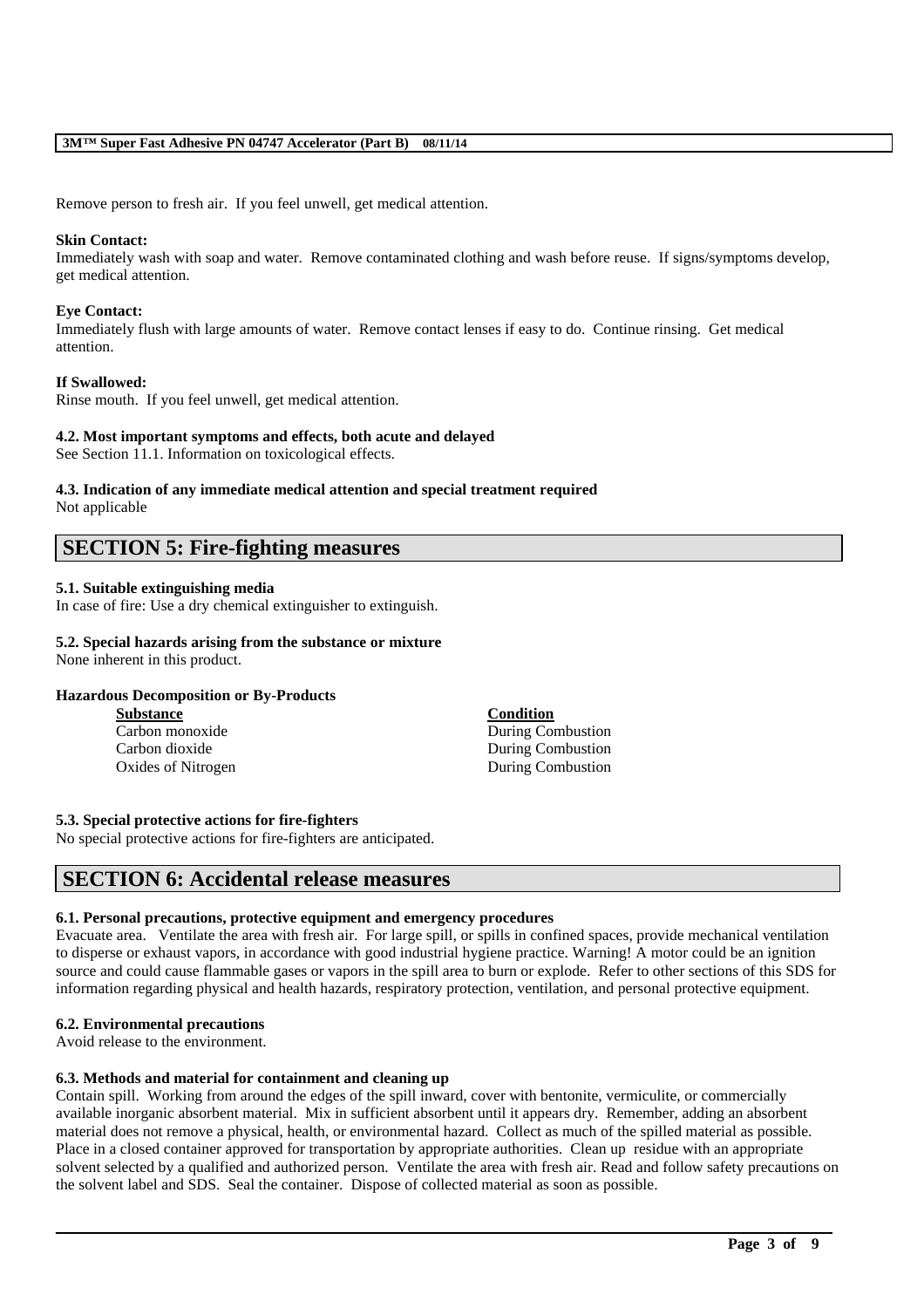# **SECTION 7: Handling and storage**

### **7.1. Precautions for safe handling**

Avoid breathing of dust created by cutting, sanding, grinding or machining. Keep out of reach of children. Avoid breathing dust/fume/gas/mist/vapors/spray. Do not get in eyes, on skin, or on clothing. Do not eat, drink or smoke when using this product. Wash thoroughly after handling. Contaminated work clothing should not be allowed out of the workplace. Wash contaminated clothing before reuse. Avoid contact with oxidizing agents (eg. chlorine, chromic acid etc.)

### **7.2. Conditions for safe storage including any incompatibilities**

Store away from acids. Store away from oxidizing agents.

# **SECTION 8: Exposure controls/personal protection**

### **8.1. Control parameters**

### **Occupational exposure limits**

| Ingredient                                | C.A.S. No. | Agency       | Limit type       | <b>Additional Comments</b> |
|-------------------------------------------|------------|--------------|------------------|----------------------------|
| M-Xvlene-Alpha.Alpha'-Diamine   1477-55-0 |            | <b>ACGIH</b> | $CEIL:0.1$ mg/m3 | <b>Skin Notation</b>       |
| $\sim$ $\sim$ $\sim$ $\sim$ $\sim$ $\sim$ |            |              |                  |                            |

ACGIH : American Conference of Governmental Industrial Hygienists

AIHA : American Industrial Hygiene Association CMRG : Chemical Manufacturer's Recommended Guidelines

OSHA : United States Department of Labor - Occupational Safety and Health Administration

TWA: Time-Weighted-Average

STEL: Short Term Exposure Limit

CEIL: Ceiling

### **8.2. Exposure controls**

### **8.2.1. Engineering controls**

Provide appropriate local exhaust ventilation for cutting, grinding, sanding or machining. Use general dilution ventilation and/or local exhaust ventilation to control airborne exposures to below relevant Exposure Limits and/or control dust/fume/gas/mist/vapors/spray. If ventilation is not adequate, use respiratory protection equipment.

### **8.2.2. Personal protective equipment (PPE)**

### **Eye/face protection**

Wear eye/face protection. Select and use eye/face protection to prevent contact based on the results of an exposure assessment. The following eye/face protection(s) are recommended: Indirect Vented Goggles

### **Skin/hand protection**

Select and use gloves and/or protective clothing approved to relevant local standards to prevent skin contact based on the results of an exposure assessment. Selection should be based on use factors such as exposure levels, concentration of the substance or mixture, frequency and duration, physical challenges such as temperature extremes, and other use conditions. Consult with your glove and/or protective clothing manufacturer for selection of appropriate compatible gloves/protective clothing.

\_\_\_\_\_\_\_\_\_\_\_\_\_\_\_\_\_\_\_\_\_\_\_\_\_\_\_\_\_\_\_\_\_\_\_\_\_\_\_\_\_\_\_\_\_\_\_\_\_\_\_\_\_\_\_\_\_\_\_\_\_\_\_\_\_\_\_\_\_\_\_\_\_\_\_\_\_\_\_\_\_\_\_\_\_\_\_\_\_\_

Gloves made from the following material(s) are recommended: Butyl Rubber Fluoroelastomer

Apron – Butyl rubber

**Respiratory protection**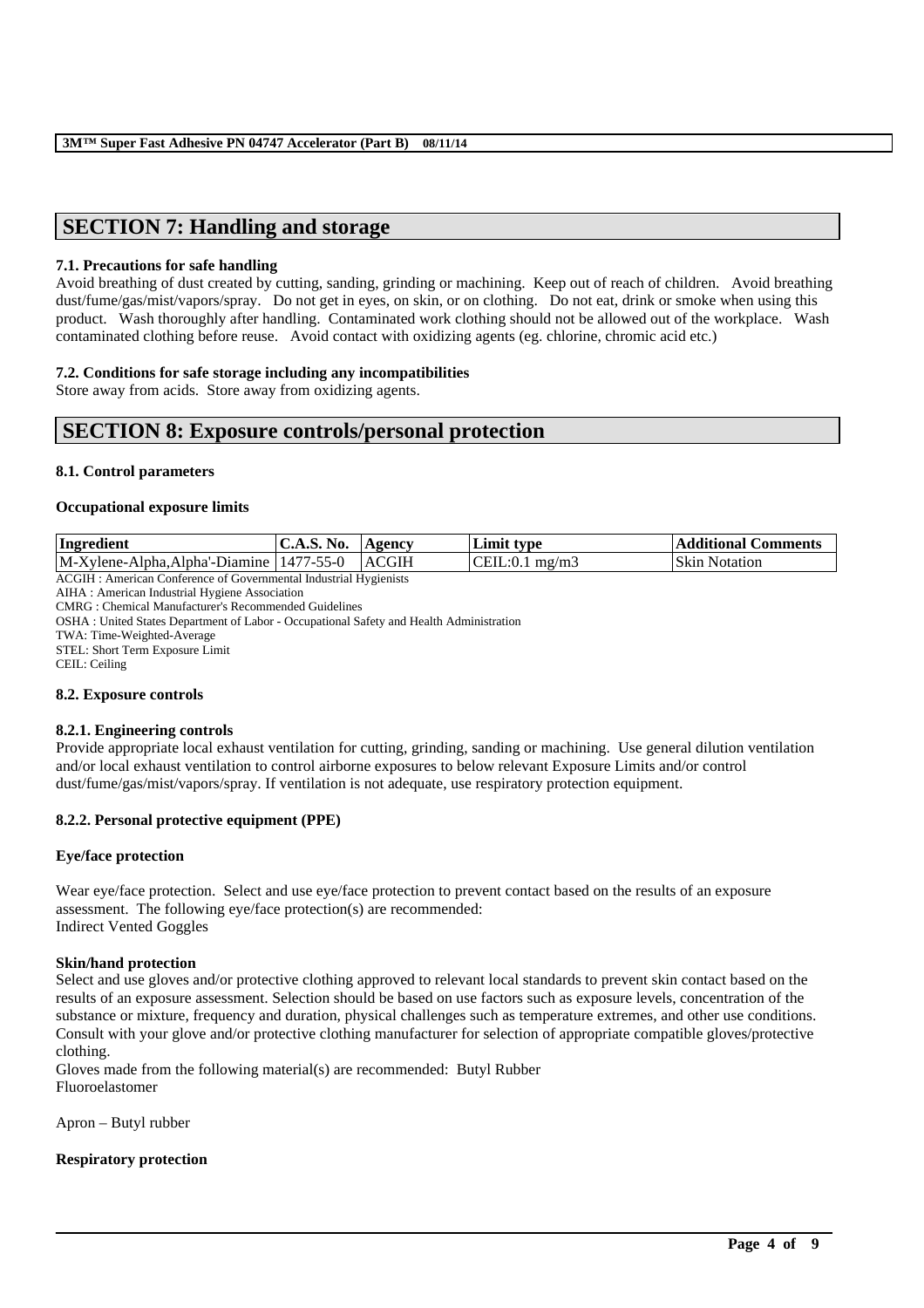In case of inadequate ventilation wear respiratory protection. An exposure assessment may be needed to decide if a respirator is required. If a respirator is needed, use respirators as part of a full respiratory protection program. Based on the results of the exposure assessment, select from the following respirator type(s) to reduce inhalation exposure: Half facepiece or full facepiece air-purifying respirator suitable for organic vapors

For questions about suitability for a specific application, consult with your respirator manufacturer.

# **SECTION 9: Physical and chemical properties**

**9.1. Information on basic physical and chemical properties**

| <b>General Physical Form:</b>             | Liquid                                                |
|-------------------------------------------|-------------------------------------------------------|
| <b>Specific Physical Form:</b>            | Gel                                                   |
| Odor, Color, Grade:                       | Slight ammonia like odor, clear.                      |
| <b>Odor threshold</b>                     | No Data Available                                     |
| pH                                        | Not Applicable                                        |
| <b>Melting point</b>                      | No Data Available                                     |
| <b>Boiling Point</b>                      | $>=$ 400 $\textdegree$ F                              |
| <b>Flash Point</b>                        | >=290 °F [ <i>Test Method</i> : Tagliabue Closed Cup] |
| <b>Evaporation rate</b>                   | $\leq 1$ [ <i>Ref Std:</i> WATER=1]                   |
| Flammability (solid, gas)                 | Not Applicable                                        |
| <b>Flammable Limits(LEL)</b>              | Not Applicable                                        |
| <b>Flammable Limits(UEL)</b>              | Not Applicable                                        |
| <b>Vapor Pressure</b>                     | Not Applicable                                        |
| <b>Vapor Density</b>                      | $>=1$ [Ref Std: AIR=1]                                |
| <b>Density</b>                            | $1.02$ g/ml                                           |
| <b>Specific Gravity</b>                   | 1.02 [ $RefStd: WATER=1$ ]                            |
| <b>Solubility in Water</b>                | Negligible                                            |
| Solubility- non-water                     | No Data Available                                     |
| Partition coefficient: n-octanol/water    | No Data Available                                     |
| <b>Autoignition temperature</b>           | Not Applicable                                        |
| <b>Decomposition temperature</b>          | No Data Available                                     |
| <b>Viscosity</b>                          | $1,300 - 2,000$ centipoise                            |
| <b>Hazardous Air Pollutants</b>           | 0 lb HAPS/gal [Test Method: Calculated]               |
| <b>Volatile Organic Compounds</b>         | 0 % weight [Test Method: calculated per CARB title 2] |
| <b>Volatile Organic Compounds</b>         | 0 g/l [Test Method: calculated SCAQMD rule 443.1]     |
| <b>Percent volatile</b>                   | <=1 % weight [Test Method: Estimated]                 |
| <b>VOC Less H2O &amp; Exempt Solvents</b> | 0 g/l [Test Method: calculated SCAQMD rule 443.1]     |

# **SECTION 10: Stability and reactivity**

### **10.1. Reactivity**

This material may be reactive with certain agents under certain conditions - see the remaining headings in this section.

\_\_\_\_\_\_\_\_\_\_\_\_\_\_\_\_\_\_\_\_\_\_\_\_\_\_\_\_\_\_\_\_\_\_\_\_\_\_\_\_\_\_\_\_\_\_\_\_\_\_\_\_\_\_\_\_\_\_\_\_\_\_\_\_\_\_\_\_\_\_\_\_\_\_\_\_\_\_\_\_\_\_\_\_\_\_\_\_\_\_

### **10.2. Chemical stability**

Stable.

### **10.3. Possibility of hazardous reactions**

Hazardous polymerization will not occur.

### **10.4. Conditions to avoid**

None known.

### **10.5. Incompatible materials**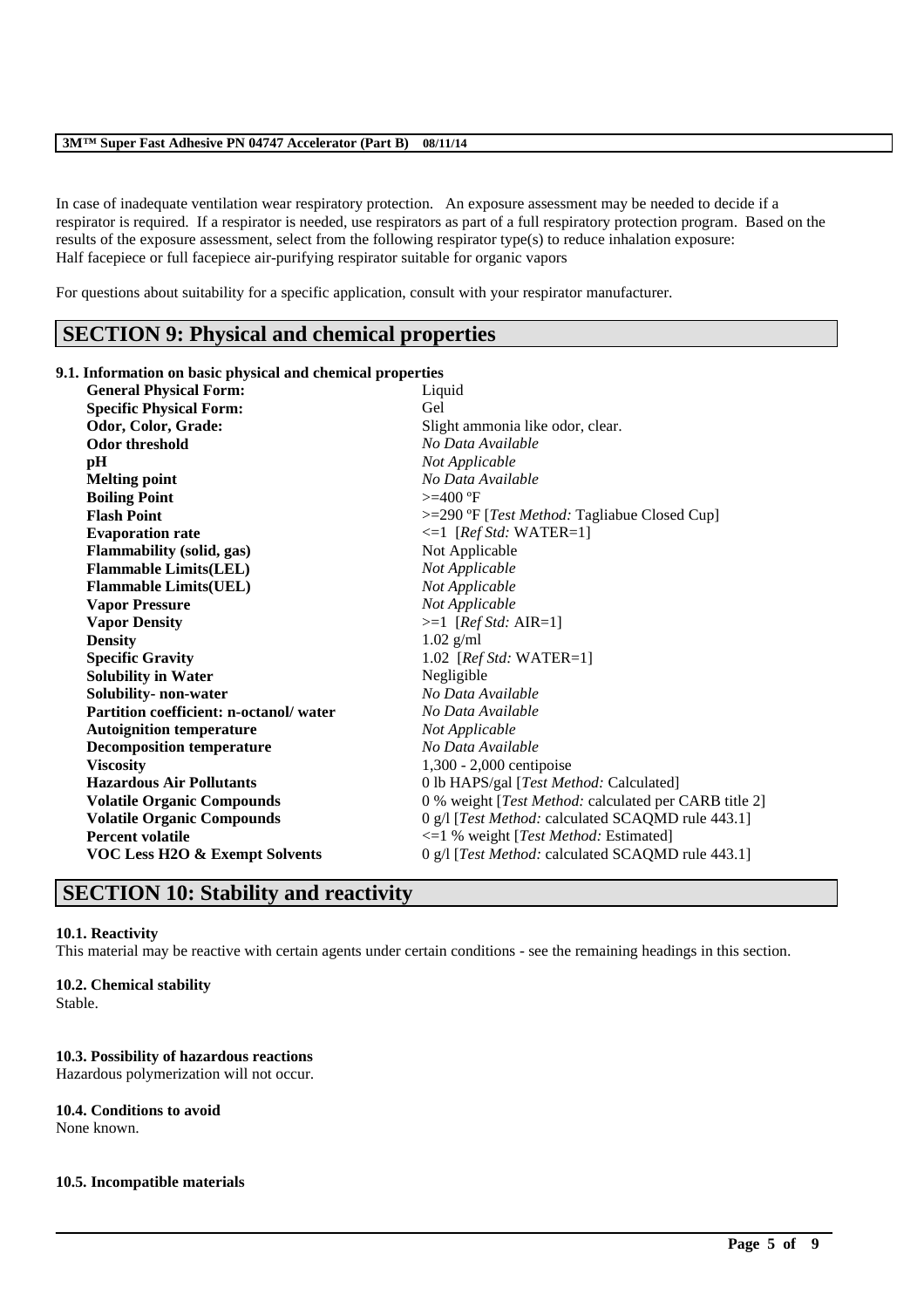Strong acids Strong oxidizing agents

### **10.6. Hazardous decomposition products**

None known.

**Substance Condition**

Refer to section 5.2 for hazardous decomposition products during combustion.

# **SECTION 11: Toxicological information**

**The information below may not be consistent with the material classification in Section 2 if specific ingredient classifications are mandated by a competent authority. In addition, toxicological data on ingredients may not be reflected in the material classification and/or the signs and symptoms of exposure, because an ingredient may be present below the threshold for labeling, an ingredient may not be available for exposure, or the data may not be relevant to the material as a whole.**

**11.1. Information on Toxicological effects**

**Signs and Symptoms of Exposure**

**Based on test data and/or information on the components, this material may produce the following health effects:**

### **Inhalation:**

Respiratory Tract Irritation: Signs/symptoms may include cough, sneezing, nasal discharge, headache, hoarseness, and nose and throat pain.

### **Skin Contact:**

Skin Irritation: Signs/symptoms may include localized redness, swelling, itching, dryness, cracking, blistering, and pain. Allergic Skin Reaction (non-photo induced): Signs/symptoms may include redness, swelling, blistering, and itching.

### **Eye Contact:**

Severe Eye Irritation: Signs/symptoms may include significant redness, swelling, pain, tearing, cloudy appearance of the cornea, and impaired vision.

### **Ingestion:**

No health effects are expected.

### **Additional Information:**

Persons previously sensitized to amines may develop a cross-sensitization reaction to certain other amines.

### **Toxicological Data**

If a component is disclosed in section 3 but does not appear in a table below, either no data are available for that endpoint or the data are not sufficient for classification.

### **Acute Toxicity**

| <b>Name</b>                     | Route       | <b>Species</b> | <b>Value</b>                                      |
|---------------------------------|-------------|----------------|---------------------------------------------------|
| Overall product                 | Dermal      |                | No data available; calculated $ATE > 5,000$ mg/kg |
| Overall product                 | Inhalation- |                | No data available; calculated $ATE > 12.5$ mg/l   |
|                                 | Dust/Mist(4 |                |                                                   |
|                                 | hr          |                |                                                   |
| Overall product                 | Ingestion   |                | No data available; calculated $ATE > 5,000$ mg/kg |
| Polyether Polyol                | Dermal      | Rabbit         | $LD50 > 5,000$ mg/kg                              |
| Polyether Polyol                | Ingestion   | Rat            | $LD50 > 10,000$ mg/kg                             |
| Propoxylated Trimethylolpropane | Dermal      | Rat            | $LD50 > 2,000$ mg/kg                              |
| Propoxylated Trimethylolpropane | Ingestion   | Rat            | $LD50 > 2,500$ mg/kg                              |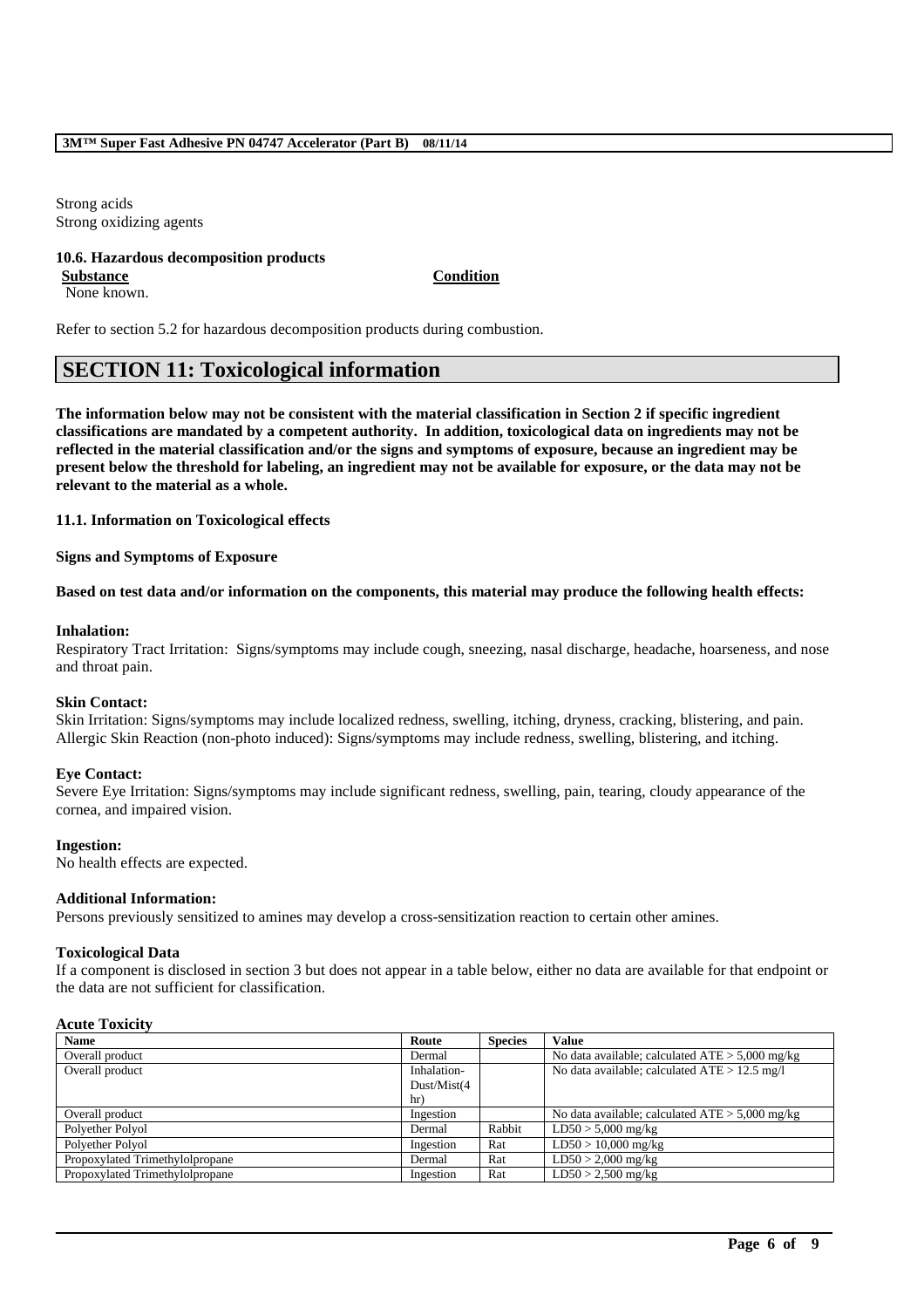| Tetrakis(2-Hydroxypropyl)Ethylenediamine | Dermal      | Rabbit | $LD50 > 2,000$ mg/kg |
|------------------------------------------|-------------|--------|----------------------|
| Tetrakis(2-Hydroxypropyl)Ethylenediamine | Ingestion   | Rat    | LD50 $3,280$ mg/kg   |
| M-Xylene-Alpha, Alpha'-Diamine           | Dermal      | Rabbit | $LD50 > 2,000$ mg/kg |
| M-Xylene-Alpha, Alpha'-Diamine           | Inhalation- | Rat    | LC50 $0.8$ mg/l      |
|                                          | Dust/Mist   |        |                      |
|                                          | (4 hours)   |        |                      |
| M-Xylene-Alpha.Alpha'-Diamine            | Ingestion   | Rat    | LD50 $980$ mg/kg     |

 $\overline{ATE}$  = acute toxicity estimate

#### **Skin Corrosion/Irritation**

| <b>Name</b>                                 | Species  | 'alue     |
|---------------------------------------------|----------|-----------|
| -<br>Alpha<br>Alpha.<br>-Diamine<br>.viene- | –<br>Rat | .orrosive |

### **Serious Eye Damage/Irritation**

| <b>Name</b>                                         | <b>Species</b> | ′alu€            |
|-----------------------------------------------------|----------------|------------------|
| -<br>-<br>°∨lene<br>Alpha<br>Diamine<br>Alpha<br>M- | Rabbit         | <b>Corrosive</b> |

### **Skin Sensitization**

| <b>Name</b>                           | $\sim$<br><b>Species</b>           | $-1$<br>⁄ alue |
|---------------------------------------|------------------------------------|----------------|
| -Alpha.Alpha'-Diamine<br>Xvlene-<br>M | $\overline{\phantom{a}}$<br>Guinea | Sensitizing    |
|                                       | pig                                |                |

### **Respiratory Sensitization**

| Name | Species | /alue |
|------|---------|-------|
|      |         |       |

### **Germ Cell Mutagenicity**

| Name                          | Route        | Value                          |
|-------------------------------|--------------|--------------------------------|
| M-Xylene-Alpha.Alpha'-Diamine | Vitro<br>-In | : mutagenic<br>Not             |
| M-Xylene-Alpha.Alpha'-Diamine | In vivo      | $\sim$ $\sim$<br>Not mutagenic |

### **Carcinogenicity**

| <b>The State State</b><br>⁄ alue<br><b>Route</b><br><b>Name</b><br><b>Species</b> |
|-----------------------------------------------------------------------------------|
|-----------------------------------------------------------------------------------|

### **Reproductive Toxicity**

### **Reproductive and/or Developmental Effects**

| <b>Name</b>                    | Route     | Value                            | <b>Species</b> | <b>Test Result</b> | <b>Exposure</b> |
|--------------------------------|-----------|----------------------------------|----------------|--------------------|-----------------|
|                                |           |                                  |                |                    | <b>Duration</b> |
| M-Xylene-Alpha, Alpha'-Diamine | Ingestion | Not toxic to female reproduction | Rat            | NOAEL 450          | generation      |
|                                |           |                                  |                | mg/kg/day          |                 |
| M-Xylene-Alpha, Alpha'-Diamine | Ingestion | Not toxic to male reproduction   | Rat            | <b>NOAEL 450</b>   | generation      |
|                                |           |                                  |                | mg/kg              |                 |
| M-Xylene-Alpha, Alpha'-Diamine | Ingestion | Not toxic to development         | Rat            | NOAEL 450          | generation      |
|                                |           |                                  |                | mg/kg/day          |                 |

### **Target Organ(s)**

### **Specific Target Organ Toxicity - single exposure**

| <b>Name</b>                       | Route      | Target Organ(s)        | Value                                                                              | <b>Species</b>   | <b>Test Result</b>            | <b>Exposure</b><br><b>Duration</b> |
|-----------------------------------|------------|------------------------|------------------------------------------------------------------------------------|------------------|-------------------------------|------------------------------------|
| M-Xylene-Alpha.Alpha'-<br>Diamine | Inhalation | respiratory irritation | Some positive data exist, but the<br>data are not sufficient for<br>classification | Not<br>available | <b>NOAEL Not</b><br>avaliable |                                    |

### **Specific Target Organ Toxicity - repeated exposure**

| <b>Name</b>            | Route     | Target Organ(s)  | Value                             | <b>Species</b> | <b>Test Result</b> | Exposure        |
|------------------------|-----------|------------------|-----------------------------------|----------------|--------------------|-----------------|
|                        |           |                  |                                   |                |                    | <b>Duration</b> |
| M-Xylene-Alpha.Alpha'- | Ingestion | endocrine system | Some positive data exist, but the | Rat            | NOAEL 600          | 28 days         |
| Diamine                |           | blood   bone     | data are not sufficient for       |                | mg/kg/day          |                 |
|                        |           | marrow           | classification                    |                |                    |                 |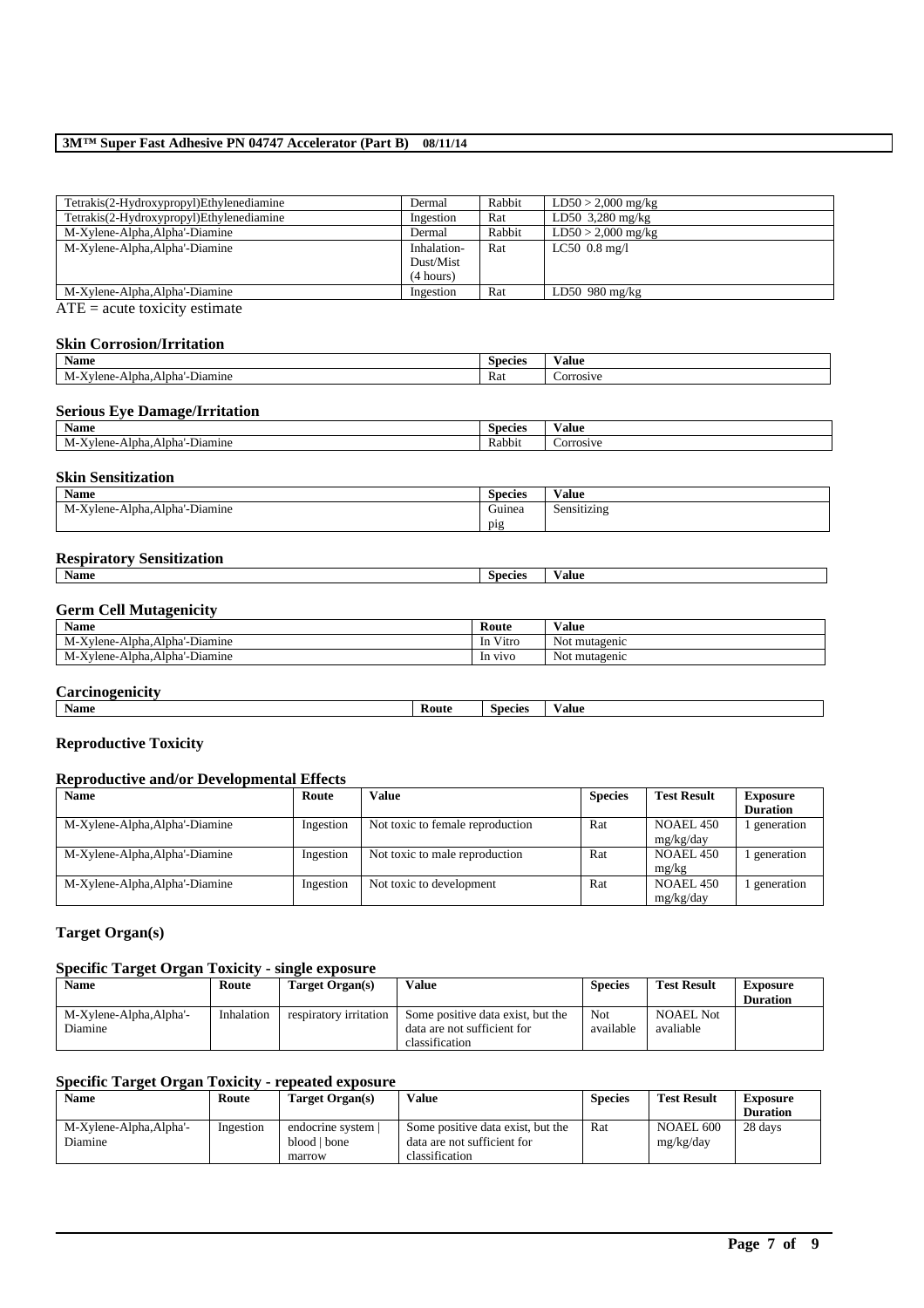### **Aspiration Hazard**

**Name Value**

**Please contact the address or phone number listed on the first page of the SDS for additional toxicological information on this material and/or its components.**

# **SECTION 12: Ecological information**

### **Ecotoxicological information**

Please contact the address or phone number listed on the first page of the SDS for additional ecotoxicological information on this material and/or its components.

### **Chemical fate information**

Please contact the address or phone number listed on the first page of the SDS for additional chemical fate information on this material and/or its components.

# **SECTION 13: Disposal considerations**

### **13.1. Disposal methods**

Dispose of contents/ container in accordance with the local/regional/national/international regulations.

Dispose of completely cured (or polymerized) material in a permitted industrial waste facility. As a disposal alternative, incinerate uncured product in a permitted waste incineration facility. Proper destruction may require the use of additional fuel during incineration processes. Empty drums/barrels/containers used for transporting and handling hazardous chemicals (chemical substances/mixtures/preparations classified as Hazardous as per applicable regulations) shall be considered, stored, treated & disposed of as hazardous wastes unless otherwise defined by applicable waste regulations. Consult with the respective regulating authorities to determine the available treatment and disposal facilities.

# **SECTION 14: Transport Information**

Not regulated per U.S. DOT, IATA or IMO.

*These transportation classifications are provided as a customer service. As the shipper YOU remain responsible for complying with all applicable laws and regulations, including proper transportation classification and packaging. 3M transportation classifications are based on product formulation, packaging, 3M policies and 3M understanding of applicable current regulations. 3M does not guarantee the accuracy of this classification information. This information applies only to transportation classification and not the packaging, labeling, or marking requirements. The original 3M package is certified for U.S. ground shipment only. If you are shipping by air or ocean, the package may not meet applicable regulatory requirements.* 

# **SECTION 15: Regulatory information**

### **15.1. US Federal Regulations**

Contact 3M for more information.

### **311/312 Hazard Categories:**

| Fire Hazard - No Pressure Hazard - No Reactivity Hazard - No Immediate Hazard - Yes Delaved Hazard - No |  |  |  |  |
|---------------------------------------------------------------------------------------------------------|--|--|--|--|
|---------------------------------------------------------------------------------------------------------|--|--|--|--|

\_\_\_\_\_\_\_\_\_\_\_\_\_\_\_\_\_\_\_\_\_\_\_\_\_\_\_\_\_\_\_\_\_\_\_\_\_\_\_\_\_\_\_\_\_\_\_\_\_\_\_\_\_\_\_\_\_\_\_\_\_\_\_\_\_\_\_\_\_\_\_\_\_\_\_\_\_\_\_\_\_\_\_\_\_\_\_\_\_\_

# **15.2. State Regulations**

Contact 3M for more information.